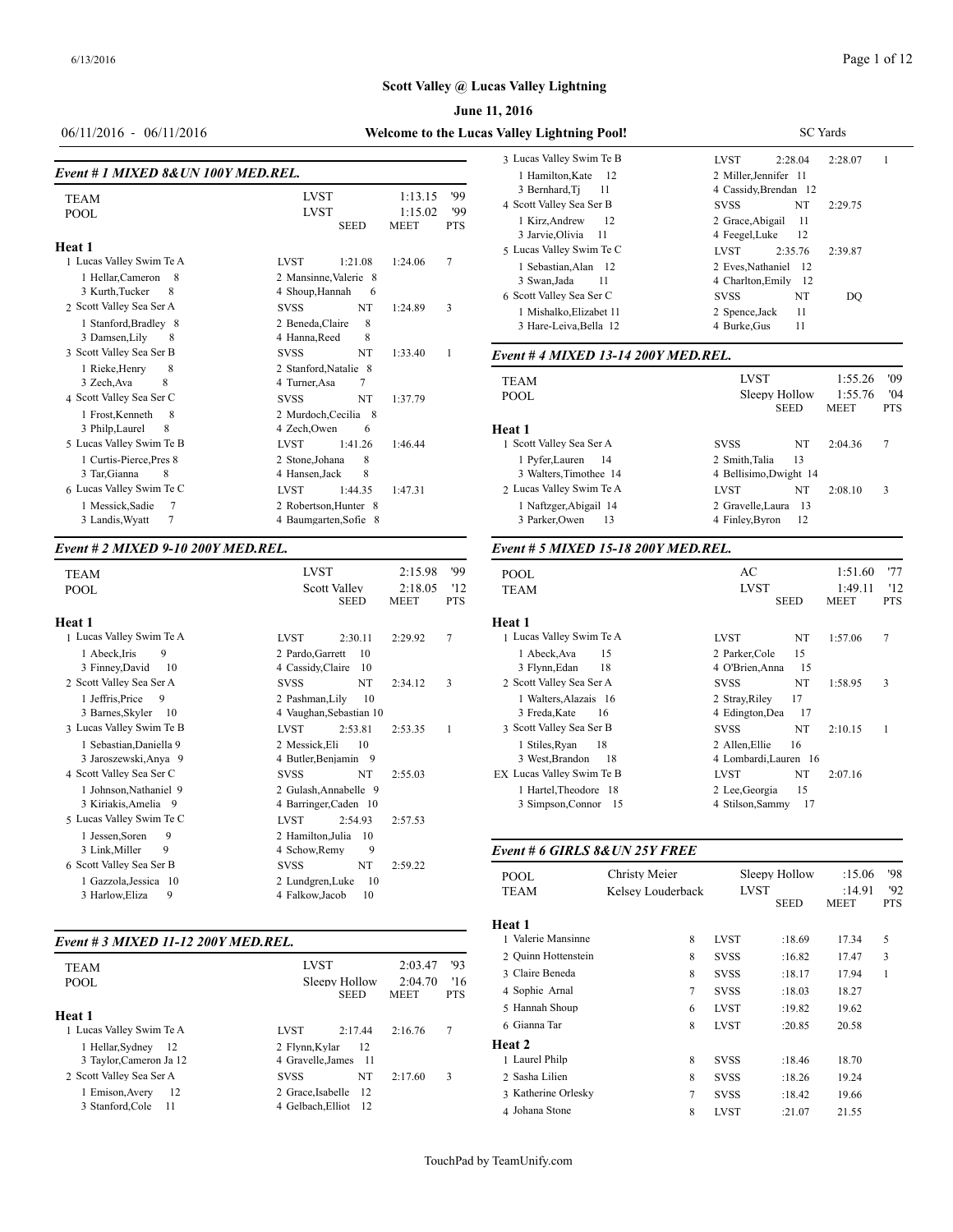6/13/2016

## **Scott Valley @ Lucas Valley Lightning**

| $06/11/2016 - 06/11/2016$     |             |                |                            |                  |                |            | Welcome to the Lucas Valley Lightning Pool! |                   |                            |                            |                 | <b>SC</b> Yards       |            |
|-------------------------------|-------------|----------------|----------------------------|------------------|----------------|------------|---------------------------------------------|-------------------|----------------------------|----------------------------|-----------------|-----------------------|------------|
| 5 Sofie Baumgarten            |             | 8              | <b>LVST</b>                | :21.40           | 21.58          |            | 3 Evan Takaoka                              | $\tau$            | LVST                       |                            | :32.03          | 36.63                 |            |
| 6 Pranavi Pathuri             |             | 8              | <b>LVST</b>                | :22.79           | 22.96          |            | Event # 8 GIRLS 9-10 50Y FREE               |                   |                            |                            |                 |                       |            |
| <b>Heat 3</b><br>1 Ava Zech   |             | 8              |                            |                  |                |            |                                             |                   |                            |                            |                 |                       |            |
| 2 Ainsley Boyle               |             | $\overline{7}$ | <b>SVSS</b><br><b>SVSS</b> | :18.94<br>:19.71 | 18.74<br>20.54 |            | <b>POOL</b>                                 | Megan Baumgartner |                            | <b>LVST</b><br><b>LVST</b> |                 | :28.62                | 93<br>'93  |
| 3 Sabine Barringer            |             | 7              | <b>SVSS</b>                | :18.99           | 21.24          |            | <b>TEAM</b>                                 | Megan Baumgartner |                            |                            | <b>SEED</b>     | :28.13<br><b>MEET</b> | <b>PTS</b> |
| 4 Ryann Jefferys              |             | 6              | <b>LVST</b>                | :22.85           | 22.27          |            |                                             |                   |                            |                            |                 |                       |            |
| 5 Sadie Messick               |             | 7              | <b>LVST</b>                | :25.93           | 25.36          |            | Heat 1<br>1 Claire Cassidy                  | 10                | <b>LVST</b>                |                            | :31.91          | 33.47                 | 5          |
| 6 Story Hadfield              |             | 8              | <b>LVST</b>                | :23.99           | 31.29          |            | 2 Skyler Barnes                             | 10                | <b>SVSS</b>                |                            | :32.18          | 33.71                 | 3          |
| Heat 4                        |             |                |                            |                  |                |            | 3 Lily Pashman                              | 10                | <b>SVSS</b>                |                            | :33.53          | 34.38                 | 1          |
| 1 Zoe Pletcher                |             | 8              | <b>SVSS</b>                | :19.75           | 21.25          |            | 4 Daniella Sebastian                        | 9                 | <b>LVST</b>                |                            | :35.26          | 35.59                 |            |
| 2 Heston Masdea               |             | 8              | <b>SVSS</b>                | :21.78           | 21.37          |            | 5 Isabella Miccio                           | 10                | <b>SVSS</b>                |                            | :33.97          | 35.59                 |            |
| 3 Lucy Lowery                 |             | 7              | <b>SVSS</b>                | :20.79           | 23.44          |            | 6 Julia Hamilton                            | 10                | <b>LVST</b>                |                            | :36.59          | 37.72                 |            |
| 4 Quinn Rodgers               |             | 6              | <b>LVST</b>                | :29.39           | 28.47          |            | Heat 2                                      |                   |                            |                            |                 |                       |            |
| 5 Eva Bech                    |             | 7              | <b>LVST</b>                | :28.45           | 29.77          |            | 1 Eliza Harlow                              | 9                 | <b>SVSS</b>                |                            | :34.46          | 36.19                 |            |
| 6 Anna Wallen                 |             | 6              | <b>LVST</b>                | :29.71           | 31.55          |            | 2 Reese Murphy                              | 9                 | <b>SVSS</b>                |                            | :35.21          | 37.22                 |            |
| Heat 5                        |             |                |                            |                  |                |            | 3 Emily Rosegard                            | 10                | <b>SVSS</b>                |                            | :35.58          | 37.77                 |            |
| 1 Harper Buck                 |             | 7              | <b>SVSS</b>                | :22.75           | 23.33          |            | 4 Lauren Kurtzman                           | 9                 | <b>LVST</b>                |                            | :38.53          | 38.35                 |            |
| 2 Tessa Cohen                 |             | 7              | <b>SVSS</b>                | :22.69           | 23.83          |            | 5 Remy Schow                                | 9                 | <b>LVST</b>                |                            | :37.27          | 38.86                 |            |
| 3 Siena Friend                |             | 8              | <b>LVST</b>                | :33.68           | 30.79          |            | 6 Anya Jaroszewski                          | 9                 | <b>LVST</b>                |                            | :36.81          | 39.15                 |            |
| 4 Mira Shepard                |             | 6              | <b>LVST</b>                | :31.25           | 32.15          |            | Heat 3                                      |                   |                            |                            |                 |                       |            |
| 5 Lyla Harris                 |             | 8              | <b>SVSS</b>                | :24.18           | <b>NS</b>      |            | 1 Amelia Kiriakis                           | 9                 | <b>SVSS</b>                |                            | :35.64          | 36.24                 |            |
| 6 Winter Hadfield             |             | 6              | <b>LVST</b>                | :29.81           | <b>NS</b>      |            | 2 Amelia Damsen                             | 10                | <b>SVSS</b>                |                            | :36.50          | 36.88                 |            |
| Heat 6                        |             |                |                            |                  |                |            | 3 Jessica Gazzola                           | 10                | <b>SVSS</b>                |                            | :35.76          | 38.67                 |            |
| 1 Cameron Lee                 |             | 6              | <b>SVSS</b>                | :25.77           | 25.88          |            | 4 Tara O'Brien                              | 9                 | <b>LVST</b>                |                            | :44.04          | 44.28                 |            |
| 2 Sloane Murphy               |             | 6              | <b>SVSS</b>                | :26.30           | 26.95          |            | 5 Sydney Landis                             | 9                 | <b>LVST</b>                |                            | :44.47          | 46.49                 |            |
| 3 Natalie Slowik              |             | 6              | <b>SVSS</b>                | :27.74           | 28.63          |            | 6 Violet Hadfield                           | 10                | LVST                       |                            | :40.22          | NS                    |            |
| 4 Catherine Philp             |             | 6              | <b>SVSS</b>                | :29.76           | 30.34          |            | Heat 4                                      |                   |                            |                            |                 |                       |            |
| 5 Lucca Dietrich              |             | 8              | <b>SVSS</b>                | :24.18           | 32.77          |            | 1 Lily Cox                                  | 9                 | <b>SVSS</b>                |                            | :38.27          | 38.47                 |            |
|                               |             |                |                            |                  |                |            | 2 Stella Rieke                              | 10                | <b>SVSS</b>                |                            | :38.35          | 38.52                 |            |
| Event # 7 BOYS 8&UN 25Y FREE  |             |                |                            |                  |                |            | 3 Sawyer Barta                              | 10                | <b>SVSS</b>                |                            | :38.88          | 38.94                 |            |
| POOL                          | Marty Smith |                | <b>LVST</b>                |                  | :14.43         | '00        | 4 Leah Mathewson                            | 9                 | <b>LVST</b>                |                            | :45.86          | 45.32                 |            |
| <b>TEAM</b>                   | Marty Smith |                | <b>LVST</b>                |                  | :14.05         | '00        | 5 Nora Shepard                              | 9                 | <b>LVST</b>                |                            | :46.91          | 49.60                 |            |
|                               |             |                |                            | <b>SEED</b>      | <b>MEET</b>    | <b>PTS</b> | 6 Stella Emerick                            | 10                | <b>LVST</b>                |                            | :52.70          | 55.53                 |            |
| Heat 1                        |             |                |                            |                  |                |            | Heat 5                                      |                   |                            |                            |                 |                       |            |
| 1 Cameron Hellar              |             | 8              | <b>LVST</b>                | :16.10           | 16.13          | 5          | 1 Mattie Greenstone                         | 9                 | <b>SVSS</b>                |                            | :41.58          | 39.58                 |            |
| 2 Reed Hanna                  |             | 8              | <b>SVSS</b>                | :16.03           | 16.93          | 3          | 2 Judi Lee                                  | 10                | <b>SVSS</b>                |                            | :41.41          | 41.31                 |            |
| 3 Asa Turner<br>4 Jack Hansen |             |                | SVSS                       | :19.43           | 20.39          |            | 3 Ava Tomasky Cohen<br>4 Sahasra Kalluri    | 9                 | <b>SVSS</b>                |                            | :40.04          | 42.10                 |            |
| 5 Owen Zech                   |             | 8              | <b>LVST</b><br><b>SVSS</b> | :20.04           | 21.51          |            | 5 Elana Pedersen                            | 9<br>9            | <b>LVST</b><br><b>LVST</b> |                            | 1:01.08         | 1:09.96               |            |
| 6 Andrew Finney               |             | 6<br>8         | <b>LVST</b>                | :21.25<br>:22.63 | 22.05<br>22.27 |            | 6 Yasmin Altoe                              | 9                 | <b>LVST</b>                |                            | 1:19.25<br>NT   | 1:13.19<br>1:30.68    |            |
|                               |             |                |                            |                  |                |            |                                             |                   |                            |                            |                 |                       |            |
| Heat 2                        |             |                |                            |                  |                |            | Heat 6                                      |                   |                            |                            |                 |                       |            |
| 1 Thomas Strong               |             | 6              | <b>SVSS</b>                | :22.93           | 24.00          |            | 1 Lily Brezine                              | 9                 | <b>SVSS</b>                |                            | :43.16          | 41.46                 |            |
| 2 Rupin Bagchi                |             | 8              | LVST                       | :25.80           | 24.58          |            | 2 Annabelle Gulash                          | 9                 | <b>SVSS</b>                |                            | :43.01          | 42.48                 |            |
| 3 Kenneth Frost               |             | 8              | SVSS                       | :23.51           | 25.13          |            | 3 Isabella Slowik                           | 9                 | <b>SVSS</b>                |                            | :41.77          | 44.78                 |            |
| 4 Henry Rieke                 |             | 8              | SVSS                       | :24.14           | 25.46          |            | 4 Emma Gonthier                             | 9                 | <b>SVSS</b>                |                            | :43.68          | 45.23                 |            |
| 5 Hunter Robertson            |             | 8              | <b>LVST</b>                | :25.17           | 28.32          |            | 5 Isabel Douglas                            | 9                 | <b>SVSS</b>                |                            | :43.88          | 45.54                 |            |
| 6 Wyatt Landis                |             | 7              | <b>LVST</b>                | :23.21           | 30.07          |            | 6 Ava Burke                                 | 9                 | <b>SVSS</b>                |                            | :43.06          | 49.07                 |            |
| Heat 3                        |             |                |                            |                  |                |            |                                             |                   |                            |                            |                 |                       |            |
| 1 Lorenzo D'Agosta            |             | 8              | LVST                       | :26.14           | 25.37          |            | Event # 9 BOYS 9-10 50Y FREE                |                   |                            |                            |                 |                       |            |
| 2 Prestley Curtis-Pierce      |             | 8              | LVST                       | :26.23           | 26.06          |            | <b>POOL</b>                                 | Marre Gattnar     |                            |                            | Strawberry Seal | :28.86                | '16        |
| 3 Henry Thomas                |             | 6              | SVSS                       | :31.76           | NS             |            | <b>TEAM</b>                                 | Marty Smith       |                            | <b>LVST</b>                |                 | :27.82                | '02        |
| 4 Gideon Palestrant           |             | 7              | SVSS                       | :34.74           | NS             |            |                                             |                   |                            |                            | <b>SEED</b>     | MEET                  | PTS        |
| Heat 4                        |             |                |                            |                  |                |            | Heat 1                                      |                   |                            |                            |                 |                       |            |
| 1 Cole Robertson              |             | 6              | <b>LVST</b>                | :36.14           | 33.60          |            | 1 Garrett Pardo                             | 10                | <b>LVST</b>                |                            | :31.32          | 31.49                 | 5          |
|                               |             |                | LVST                       | NT               | 35.42          |            | 2 Price Jeffris                             | 9                 |                            | SVSS                       | :34.36          | 34.56                 | 3          |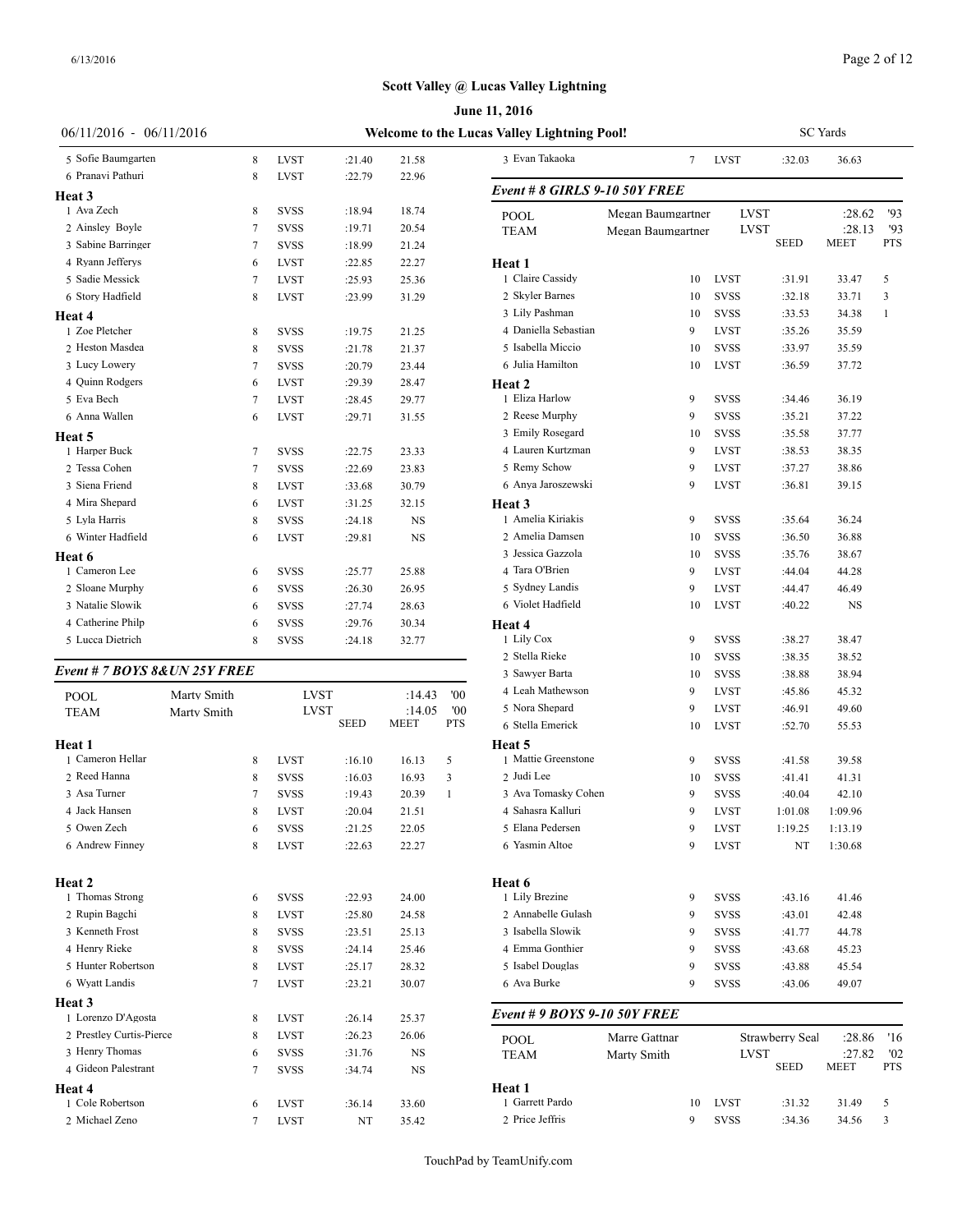**June 11, 2016**

| 06/11/2016 - 06/11/2016         |                   |             |        |           |              | Welcome to the Lucas Valley Lightning Pool! |             |    |
|---------------------------------|-------------------|-------------|--------|-----------|--------------|---------------------------------------------|-------------|----|
| 3 Eli Messick                   | 10                | <b>LVST</b> | :34.34 | 34.84     | $\mathbf{1}$ | 1 Abigail Lesher                            |             | 12 |
| 4 Benjamin Butler               | 9                 | <b>LVST</b> | :35.96 | 35.54     |              | 2 Elizabeth Mishalko                        |             | 11 |
| 5 Sebastian Vaughan             | 10                | <b>SVSS</b> | :33.92 | 35.66     |              | 3 Isabella Kiriakis                         |             | 11 |
| 6 Nathaniel Johnson             | 9                 | <b>SVSS</b> | :35.56 | 36.21     |              | 4 Cameran Ford                              |             | 12 |
| Heat 2                          |                   |             |        |           |              | 5 Ouinn Edington                            |             | 11 |
| 1 Jack Lamirand                 | 9                 | <b>SVSS</b> | :37.20 | 37.30     |              | 6 Lia Pletcher                              |             | 12 |
| 2 Caden Barringer               | 10                | <b>SVSS</b> | :36.43 | 37.60     |              | Heat 5                                      |             |    |
| 3 Miller Link                   | 9                 | <b>LVST</b> | :38.39 | 37.95     |              | 1 Arianna Chitsaz                           |             | 12 |
| 4 Jenner Jones-Orrell           | 10                | <b>SVSS</b> | :37.08 | 38.58     |              | 2 Greta Miller                              |             | 12 |
| 5 Hayden Biesiadecki            | 9                 | <b>LVST</b> | :38.76 | 38.91     |              | 3 Kirsi Harris                              |             | 11 |
| 6 Jack Middleton                | 9                 | <b>LVST</b> | :39.77 | 48.52     |              | 4 Annadel Thomas                            |             | 11 |
| Heat 3                          |                   |             |        |           |              | 5 Ella Cox                                  |             | 11 |
| 1 Ian Mooney                    | 9                 | <b>SVSS</b> | :38.32 | 38.62     |              | Heat 6                                      |             |    |
| 2 Eden Abeck                    | 9                 | <b>LVST</b> | :41.01 | 39.26     |              | 1 Sadie Scholz                              |             | 12 |
| 3 Cole Lundgren                 | 10                | <b>SVSS</b> | :39.69 | 39.70     |              | 2 Paula Castillo Hi                         |             | 11 |
| 4 Charlie Nau                   | 10                | <b>LVST</b> | :40.14 | 40.12     |              | 3 Lily Hottenstein                          |             | 11 |
| 5 Sammy Spence                  | 9                 | <b>SVSS</b> | :40.78 | 43.29     |              | 4 Maya Pedersen                             |             | 11 |
| <b>EX Soren Jessen</b>          | 9                 | <b>LVST</b> | :40.15 | 43.06     |              |                                             |             |    |
| Heat 4                          |                   |             |        |           |              | Event # 11 BOYS 11-12 50Y FREE              |             |    |
| 1 Oliver Shore                  | 9                 | <b>SVSS</b> | :41.16 | 41.96     |              | <b>POOL</b>                                 | S Albro     |    |
| 2 Wyatt Donaldson               | 9                 | <b>SVSS</b> | :40.80 | 42.63     |              | <b>TEAM</b>                                 | Marty Smith |    |
| 3 Lucas Valdes                  | 10                | <b>LVST</b> | :44.39 | 44.10     |              |                                             |             |    |
| 4 Max Pyfer                     | 9                 | <b>SVSS</b> | :40.90 | 44.34     |              | Heat 1                                      |             |    |
| 5 Anton Schultz                 | 9                 | <b>LVST</b> | :45.99 | 46.13     |              | 1 Kylar Flynn                               |             | 12 |
| 6 Shane Quinan                  | 9                 | <b>LVST</b> | :48.14 | <b>NS</b> |              | 2 James Gravelle                            |             | 11 |
| Heat 5                          |                   |             |        |           |              | 3 Brendan Cassidy                           |             | 12 |
| 1 Milo Feegel                   | 9                 | <b>SVSS</b> | :42.05 | 44.91     |              | 4 Elliot Gelbach                            |             | 12 |
| 2 Max Cohen                     | 9                 | <b>SVSS</b> | :43.98 | 49.41     |              | 5 Cole Stanford                             |             | 11 |
| 3 Luke Lundgren                 | 10                | <b>SVSS</b> | :48.37 | 52.50     |              | 6 Luke Feegel                               |             | 12 |
| 4 Alexander Brook               | 9                 | <b>LVST</b> | NT     | 1:03.87   |              | Heat 2                                      |             |    |
|                                 |                   |             |        |           |              | 1 Gus Burke                                 |             | 11 |
| Event # 10 GIRLS 11-12 50Y FREE |                   |             |        |           |              | 2 Tj Bernhard                               |             | 11 |
| <b>POOL</b>                     | Megan Baumgartner | <b>LVST</b> |        | :26.25    | 95           | 3 Jack Spence                               |             | 11 |
| <b>TEAM</b>                     | Megan Baumgartner | <b>LVST</b> |        | :25.95    | 95           | 4 Emerson Coskey                            |             | 11 |

| POOL                  | Nicgali Dauliigaluici | الات        |             | ر∠.ں∠. | フコ           |                            |
|-----------------------|-----------------------|-------------|-------------|--------|--------------|----------------------------|
| <b>TEAM</b>           | Megan Baumgartner     | <b>LVST</b> |             | :25.95 | 95           | 4 Emerson Coskey           |
|                       |                       |             | <b>SEED</b> | MEET   | <b>PTS</b>   | 5 Nathaniel Eves           |
| Heat 1                |                       |             |             |        |              | Heat 3                     |
| 1 Isabelle Grace      | 12                    | <b>SVSS</b> | :28.71      | 30.07  | 5            | 1 Jackson Buck             |
| 2 Olivia Jarvie       | 11                    | <b>SVSS</b> | :29.83      | 30.61  | 3            | 2 Tanner Bortel            |
| 3 Avery Emison        | 12                    | <b>SVSS</b> | :29.64      | 30.83  |              | 3 Christopher Parl         |
| 4 Cameron Jane Taylor | 12                    | <b>LVST</b> | :31.21      | 31.72  | $\mathbf{1}$ | 4 Harrison Valdes          |
| 5 Bella Hare-Leiva    | 12                    | <b>SVSS</b> | :29.84      | 31.84  |              | 5 Duncan Stilson           |
| 6 Jennifer Miller     | 11                    | <b>LVST</b> | :31.62      | 31.92  |              | 6 Frederick Golds          |
| Heat 2                |                       |             |             |        |              | Heat 4                     |
| 1 Abigail Grace       | 11                    | <b>SVSS</b> | :30.63      | 32.22  |              | 1 Ben Simpson              |
| 2 Ariana Greenberg    | 12                    | <b>SVSS</b> | :30.96      | 32.27  |              | 2 Edwin Stone              |
| 3 Adeline Turner      | 11                    | <b>SVSS</b> | :30.82      | 32.41  |              | 3 Daniel Buckley           |
| 4 Emily Charlton      | 12                    | <b>LVST</b> | :33.08      | 34.37  |              | 4 Gabriel Teper            |
| 5 Katherine Kurth     | 12                    | <b>LVST</b> | :34.07      | 35.42  |              | 5 Thomas Middlet           |
| EX Sydney Hellar      | 12                    | <b>LVST</b> | :31.74      | 32.52  |              |                            |
| Heat 3                |                       |             |             |        |              | Event # 12 GIRI            |
| 1 Lucille Johnson     | 11                    | <b>SVSS</b> | :31.36      | 30.93  |              |                            |
| 2 Catherine Stauffer  | 11                    | <b>SVSS</b> | :31.60      | 32.71  |              | <b>POOL</b><br><b>TEAM</b> |
| 3 Ilea Walters        | 12                    | <b>SVSS</b> | :31.79      | 33.20  |              |                            |
| 4 Jada Swan           | 11                    | <b>LVST</b> | :36.99      | 35.30  |              | Heat 1                     |
| 5 Jessica Kamman      | 12                    | <b>LVST</b> | :35.55      | 35.96  |              | 1 Abigail Naftzge          |
| Heat 4                |                       |             |             |        |              | 2 Laura Gravelle           |
|                       |                       |             |             |        |              |                            |

| 11, 2016                        |             |    |             |                        |                 |            |
|---------------------------------|-------------|----|-------------|------------------------|-----------------|------------|
| s Valley Lightning Pool!        |             |    |             |                        | <b>SC</b> Yards |            |
| 1 Abigail Lesher                |             | 12 | <b>SVSS</b> | :32.10                 | 32.82           |            |
| 2 Elizabeth Mishalko            |             | 11 | <b>SVSS</b> | :32.06                 | 33.68           |            |
| 3 Isabella Kiriakis             |             | 11 | <b>SVSS</b> | :32.59                 | 34.20           |            |
| 4 Cameran Ford                  |             | 12 | <b>SVSS</b> | :34.32                 | 34.90           |            |
| 5 Quinn Edington                |             | 11 | <b>SVSS</b> | :32.48                 | 35.02           |            |
| 6 Lia Pletcher                  |             | 12 | <b>SVSS</b> | :33.77                 | 36.40           |            |
| Heat 5                          |             |    |             |                        |                 |            |
| 1 Arianna Chitsaz               |             | 12 | <b>SVSS</b> | :34.67                 | 35.43           |            |
| 2 Greta Miller                  |             | 12 | <b>SVSS</b> | :35.46                 | 37.32           |            |
| 3 Kirsi Harris                  |             | 11 | <b>SVSS</b> | :35.46                 | 38.15           |            |
| 4 Annadel Thomas                |             | 11 | <b>SVSS</b> | :35.25                 | NS              |            |
| 5 Ella Cox                      |             | 11 | SVSS        | :34.90                 | NS              |            |
| Heat 6                          |             |    |             |                        |                 |            |
| 1 Sadie Scholz                  |             | 12 | <b>SVSS</b> | :38.85                 | 38.31           |            |
| 2 Paula Castillo Hi             |             | 11 | <b>SVSS</b> | :37.65                 | 38.57           |            |
| 3 Lily Hottenstein              |             | 11 | <b>SVSS</b> | :38.15                 | 39.30           |            |
| 4 Maya Pedersen                 |             | 11 | LVST        | :47.39                 | 43.06           |            |
| Event # 11 BOYS 11-12 50Y FREE  |             |    |             |                        |                 |            |
| POOL                            | S Albro     |    |             | <b>Tiburon Peninsi</b> | :25.44          | '82        |
| <b>TEAM</b>                     | Marty Smith |    |             | <b>LVST</b>            | :25.49          | '04        |
|                                 |             |    |             | SEED                   | <b>MEET</b>     | <b>PTS</b> |
| Heat 1<br>1 Kylar Flynn         |             |    |             |                        |                 |            |
|                                 |             | 12 | <b>LVST</b> | :27.23                 | 27.64           | 5          |
| 2 James Gravelle                |             | 11 | <b>LVST</b> | :29.56                 | 31.59           | 3          |
| 3 Brendan Cassidy               |             | 12 | LVST        | :31.77                 | 32.25           |            |
| 4 Elliot Gelbach                |             | 12 | <b>SVSS</b> | :29.91                 | 32.26           | 1          |
| 5 Cole Stanford                 |             | 11 | <b>SVSS</b> | :30.56                 | 32.62           |            |
| 6 Luke Feegel                   |             | 12 | <b>SVSS</b> | :31.55                 | 32.83           |            |
| <b>Heat 2</b><br>1 Gus Burke    |             | 11 | <b>SVSS</b> | :31.76                 | 32.47           |            |
| 2 Tj Bernhard                   |             | 11 | LVST        | :32.17                 | 32.55           |            |
| 3 Jack Spence                   |             | 11 | <b>SVSS</b> |                        | 35.47           |            |
| 4 Emerson Coskey                |             | 11 | LVST        | :33.09<br>:35.05       | 35.49           |            |
| 5 Nathaniel Eves                |             | 12 | LVST        | :34.31                 | 35.52           |            |
|                                 |             |    |             |                        |                 |            |
| Heat 3<br>1 Jackson Buck        |             | 11 | <b>SVSS</b> | :34.75                 | 36.49           |            |
| 2 Tanner Bortel                 |             | 11 | <b>LVST</b> | :37.09                 | 37.07           |            |
| 3 Christopher Parker            |             | 11 | LVST        | :39.13                 | 38.02           |            |
| 4 Harrison Valdes               |             | 12 | LVST        | :36.00                 | 38.75           |            |
| 5 Duncan Stilson                |             | 12 | LVST        | :39.09                 | 39.31           |            |
| 6 Frederick Goldstein           |             | 11 | <b>SVSS</b> | :33.30                 | NS              |            |
| Heat 4                          |             |    |             |                        |                 |            |
| 1 Ben Simpson                   |             | 12 | LVST        | NT                     | 33.09           |            |
| 2 Edwin Stone                   |             | 11 | LVST        | NT                     | 40.37           |            |
| 3 Daniel Buckley                |             | 11 | LVST        | :41.34                 | 40.51           |            |
| 4 Gabriel Teper                 |             | 11 | LVST        | :41.12                 | 41.08           |            |
| 5 Thomas Middleton              |             | 11 | LVST        | :43.60                 | 44.28           |            |
|                                 |             |    |             |                        |                 |            |
| Event # 12 GIRLS 13-14 50Y FREE |             |    |             |                        |                 |            |
|                                 | Alyssa Lo   |    |             | Sleepy Hollow          | :25.85          | '04        |
| POOL                            |             |    |             |                        |                 |            |

| <b>LOOP</b>        |                   |             | $51550 + 110110 + 7$ | $- - - -$   |            |  |
|--------------------|-------------------|-------------|----------------------|-------------|------------|--|
| <b>TEAM</b>        | Megan Baumgartner | <b>LVST</b> |                      | :25.49      | 95         |  |
|                    |                   |             | <b>SEED</b>          | <b>MEET</b> | <b>PTS</b> |  |
| Heat 1             |                   |             |                      |             |            |  |
| 1 Abigail Naftzger | 14                | <b>LVST</b> | :26.84               | 27.04       | 5          |  |
| 2 Laura Gravelle   | 13                | <b>LVST</b> | :28.55               | 29.43       | 3          |  |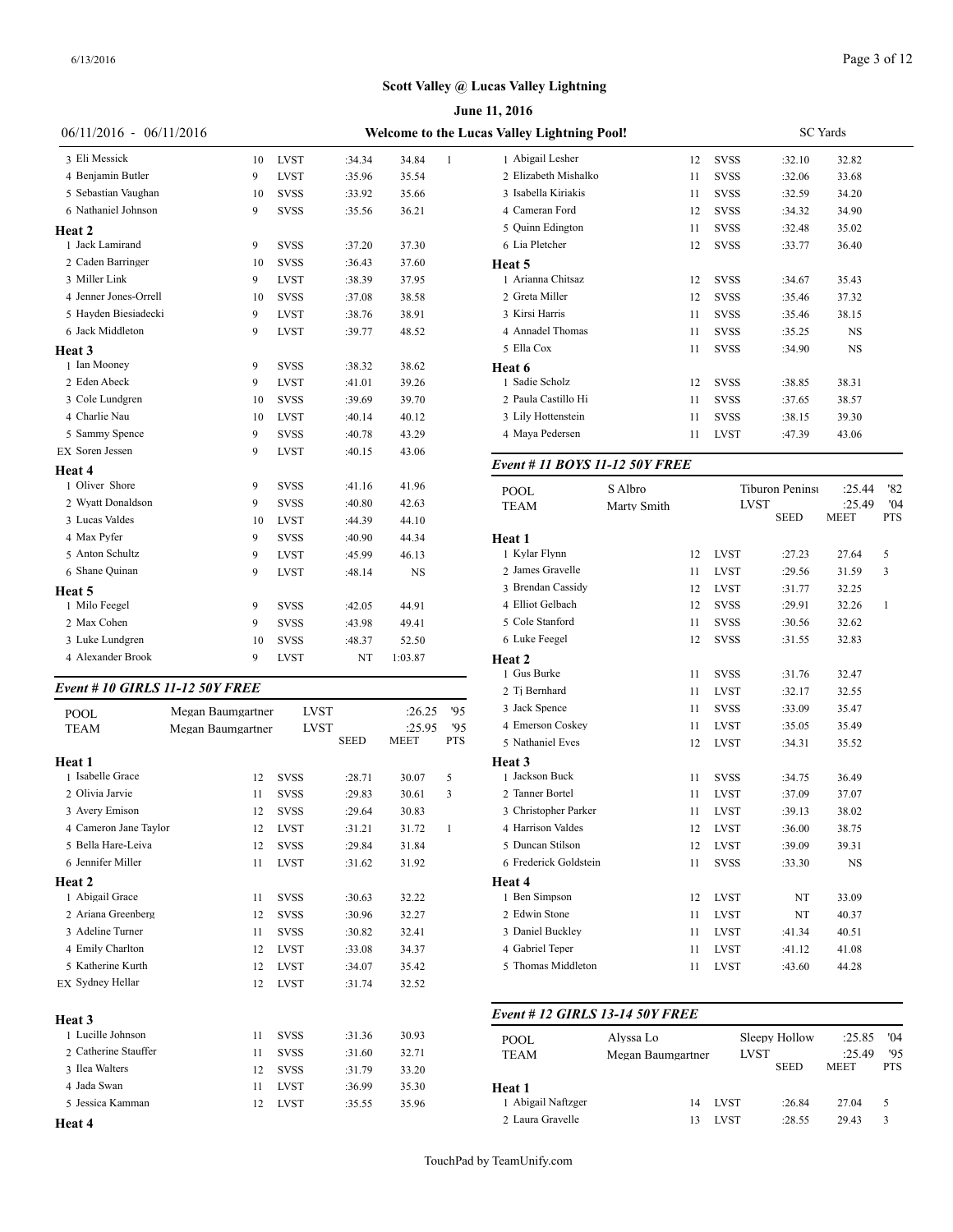|                           |             |        | June 11, 2016 |    |                                        |  |  |
|---------------------------|-------------|--------|---------------|----|----------------------------------------|--|--|
| $06/11/2016 - 06/11/2016$ |             |        |               |    |                                        |  |  |
| 14                        | <b>SVSS</b> | :28.39 | 29.64         | -1 | <b>TEAM</b>                            |  |  |
| 13                        | <b>SVSS</b> | :29.56 | 30.04         |    |                                        |  |  |
| 14                        | <b>SVSS</b> | :28.72 | 31.06         |    | Heat 1                                 |  |  |
|                           |             |        |               |    | 1 Laurel Ph                            |  |  |
| 14                        | <b>LVST</b> | :29.89 | 30.60         |    | 2 Quinn Ho                             |  |  |
| 14                        | <b>LVST</b> | :30.59 | 31.14         |    | 3 Zoe Pletc                            |  |  |
| 14                        | <b>LVST</b> | :35.35 | 35.46         |    | 4 Sadie Me                             |  |  |
|                           |             |        |               |    | <b>Welcome to the Lucas Valley Lig</b> |  |  |

### *Event # 13 BOYS 13-14 50Y FREE*

| POOL<br><b>TEAM</b> | Dominic Drozdowicz<br>Nick Bigot | Orcas<br><b>LVST</b> | <b>SEED</b> | :23.65<br>: 23.14<br>MEET | '89<br>'10<br><b>PTS</b> | Heat 2<br>1 Sabine Barringe<br>2 Cecilia Murdocl |
|---------------------|----------------------------------|----------------------|-------------|---------------------------|--------------------------|--------------------------------------------------|
| Heat 1              |                                  |                      |             |                           |                          | 3 Lucy Lowery                                    |
| 1 Dwight Bellisimo  | 14                               | <b>SVSS</b>          | :23.64      | 24.60                     | 5                        | 4 Johana Stone                                   |
| 2 Timothee Walters  | 14                               | <b>SVSS</b>          | :27.00      | 28.19                     |                          | 5 Ryann Jefferys                                 |
| 3 Owen Parker       | 13                               | <b>LVST</b>          | :27.69      | 28.46                     | 1                        | Heat 3                                           |
| 4 Cole Ford         | 14                               | <b>SVSS</b>          | :28.47      | 29.78                     |                          | 1 Heston Masdea                                  |
| 5 Byron Finley      | 12                               | <b>LVST</b>          | :30.58      | 30.27                     |                          | 2 Elise Boyle                                    |
| 6 Henry Adams       | 13                               | <b>LVST</b>          | :36.62      | 34.83                     |                          | 3 Anna Kuzma                                     |
| Heat 2              |                                  |                      |             |                           |                          | 4 Harper Buck                                    |
| 1 Aidan Nicholas    | 14                               | <b>SVSS</b>          | NT          | 27.33                     | 3                        | 5 Siena Friend                                   |
| 2 Maurice Schultz   | 13                               | <b>SVSS</b>          | :30.13      | 31.18                     |                          | 6 Ouinn Rodgers                                  |
| 3 Ethan Rosegard    | 13                               | <b>SVSS</b>          | :30.43      | 32.23                     |                          | <b>Heat 4</b>                                    |
| 4 Malkolm Armour    | 13                               | <b>SVSS</b>          | :32.75      | 33.70                     |                          | 1 Tessa Cohen                                    |
|                     |                                  |                      |             |                           |                          |                                                  |

### *Event # 14 GIRLS 15-18 100Y FREE*

| POOL<br><b>TEAM</b> | Elizabeth Rosen<br><b>Stacey Sorensen</b> | <b>LVST</b> | Sleepy Hollow | :55.55<br>:53.78 | '08<br>04' | 4 Winter Hadfield<br>5 Lyla Harris                     |
|---------------------|-------------------------------------------|-------------|---------------|------------------|------------|--------------------------------------------------------|
| Heat 1              |                                           |             | <b>SEED</b>   | MEET             | <b>PTS</b> | Heat 5<br>1 Sloane Murphy                              |
| 1 Ava Abeck         | 15                                        | <b>LVST</b> | 1:00.59       | 1:01.12          | 5          | 2 Natalie Slowik                                       |
| 2 Lauren Lombardi   | 16                                        | <b>SVSS</b> | 1:05.69       | 1:07.91          | 3          | 3 Lucca Dietrich                                       |
| 3 Alazais Walters   | 16                                        | <b>SVSS</b> | 1:09.67       | 1:09.21          | 1          |                                                        |
| 4 Anna O'Brien      | 15                                        | <b>LVST</b> | 1:06.62       | 1:09.88          |            | Event # $17 BOY$                                       |
| 5 Natalie Galuszka  | 18                                        | <b>SVSS</b> | :58.93        | NS               |            | POOL                                                   |
| Heat 2              |                                           |             |               |                  |            | <b>TEAM</b>                                            |
| 1 Georgia Lee       | 15                                        | <b>LVST</b> | 1:08.92       | 1:14.00          |            |                                                        |
| 2 Sammy Stilson     | 17                                        | <b>LVST</b> | 1:08.41       | <b>NS</b>        |            | Heat 1                                                 |
| 3 Ellie Allen       | 16                                        | <b>SVSS</b> | NT            | NS.              |            | 1 Tucker Kurth                                         |
|                     |                                           |             |               |                  |            | $\cap$ D <sub>rap</sub> J <sub>1</sub> $C_{+}$ $C_{-}$ |

### *Event # 15 BOYS 15-18 100Y FREE*

| <b>POOL</b>                                            | Christopher Lollini |             | Swimarin    | :48.96      | '01        | 4 Henry Rieke                              |
|--------------------------------------------------------|---------------------|-------------|-------------|-------------|------------|--------------------------------------------|
| <b>TEAM</b>                                            | Robert Heim         | <b>LVST</b> |             | :46.90      | '12        | 5 Prestley Curtis-I                        |
|                                                        |                     |             | <b>SEED</b> | <b>MEET</b> | <b>PTS</b> | 6 Hunter Robertsc                          |
| Heat 1                                                 |                     |             |             |             |            | Heat 2                                     |
| 1 Edan Flynn                                           | 18                  | <b>LVST</b> | :52.23      | 52.01       | 5          | 1 Lorenzo D'Agos                           |
| 2 Connor Simpson                                       | 15                  | <b>LVST</b> | :53.36      | 54.03       | 3          | 2 Andrew Finney                            |
| 3 Ryan Stiles                                          | 18                  | <b>SVSS</b> | :53.84      | 55.06       | 1          | 3 Owen Zech                                |
| 4 Will Nagel                                           | 18                  | <b>SVSS</b> | :57.13      | 58.28       |            | 4 Kenneth Frost                            |
| 5 Samuel Wortzman                                      | 16                  | <b>SVSS</b> | 1:04.39     | 1:08.15     |            | 5 Wyatt Landis                             |
| Heat 2                                                 |                     |             |             |             |            | 6 Lukas Bringard                           |
| 1 Lucca McKay                                          | 18                  | <b>LVST</b> | 1:00.68     | 1:02.89     |            |                                            |
| 2 Trae Sebastian                                       | 15                  | <b>LVST</b> | 1:03.85     | 1:04.13     |            | Heat 3                                     |
| 3 Theodore Hartel                                      | 18                  | <b>LVST</b> | 1:01.49     | <b>NS</b>   |            | 1 Arya Dev                                 |
|                                                        |                     |             |             |             |            | 2 Thomas Strong                            |
|                                                        |                     |             |             |             |            | 3 Evan Takaoka                             |
| $E_{\text{test}}$ # 16 $C$ IDI C 9 0.1IM 25V D 4 $C$ V |                     |             |             |             |            | $1$ $\mathbf{H}$ $\mathbf{H}$ $\mathbf{H}$ |

### *Event # 16 GIRLS 8&UN 25Y BACK*

POOL Ainslie Bowers Tidalwaves :18.65 '15

| as Valley Lightning Pool! | <b>SC</b> Yards   |                            |        |                       |                  |  |
|---------------------------|-------------------|----------------------------|--------|-----------------------|------------------|--|
| <b>TEAM</b>               | Kelsey Louderback | <b>LVST</b><br><b>SEED</b> |        | :18.20<br><b>MEET</b> | 92<br><b>PTS</b> |  |
| Heat 1                    |                   |                            |        |                       |                  |  |
| 1 Laurel Philp            | 8                 | <b>SVSS</b>                | :20.43 | 22.65                 | 5                |  |
| 2 Quinn Hottenstein       | 8                 | <b>SVSS</b>                | :21.43 | 23.03                 | 3                |  |
| 3 Zoe Pletcher            | 8                 | <b>SVSS</b>                | :23.17 | 24.07                 |                  |  |
| 4 Sadie Messick           | 7                 | <b>LVST</b>                | :27.06 | 29.39                 |                  |  |
| 5 Pranavi Pathuri         | 8                 | <b>LVST</b>                | :28.15 | 30.93                 |                  |  |
| 6 Story Hadfield          | 8                 | <b>LVST</b>                | :27.95 | <b>NS</b>             |                  |  |
| Heat 2                    |                   |                            |        |                       |                  |  |
| 1 Sabine Barringer        | 7                 | <b>SVSS</b>                | :24.45 | 24.26                 |                  |  |
| 2 Cecilia Murdoch         | 8                 | <b>SVSS</b>                | :25.10 | 24.49                 |                  |  |
| 3 Lucy Lowery             | 7                 | <b>SVSS</b>                | :24.05 | 24.97                 |                  |  |
| 4 Johana Stone            | 8                 | <b>LVST</b>                | :31.01 | 28.67                 | $\mathbf{1}$     |  |
| 5 Ryann Jefferys          | 6                 | <b>LVST</b>                | :31.39 | 29.79                 |                  |  |
| Heat 3                    |                   |                            |        |                       |                  |  |
| 1 Heston Masdea           | 8                 | <b>SVSS</b>                | :26.37 | 25.97                 |                  |  |
| 2 Elise Boyle             | 8                 | <b>SVSS</b>                | :25.12 | 26.63                 |                  |  |
| 3 Anna Kuzma              | 8                 | <b>LVST</b>                | :34.04 | 30.58                 |                  |  |
| 4 Harper Buck             | 7                 | <b>SVSS</b>                | :27.02 | 31.49                 |                  |  |
| 5 Siena Friend            | 8                 | <b>LVST</b>                | :33.99 | 31.58                 |                  |  |
| 6 Quinn Rodgers           | 6                 | <b>LVST</b>                | :33.78 | 33.59                 |                  |  |
| Heat 4                    |                   |                            |        |                       |                  |  |
| 1 Tessa Cohen             | $\tau$            | <b>SVSS</b>                | :27.04 | 29.72                 |                  |  |
| 2 Catherine Philp         | 6                 | <b>SVSS</b>                | :28.88 | 30.41                 |                  |  |
| 3 Eva Bech                | 7                 | <b>LVST</b>                | :33.56 | 31.87                 |                  |  |
| 4 Winter Hadfield         | 6                 | <b>LVST</b>                | :41.19 | NS                    |                  |  |
| 5 Lyla Harris             | 8                 | <b>SVSS</b>                | :30.41 | $_{\rm NS}$           |                  |  |
| Heat 5                    |                   |                            |        |                       |                  |  |
| 1 Sloane Murphy           | 6                 | <b>SVSS</b>                | :30.94 | 30.04                 |                  |  |
| 2 Natalie Slowik          | 6                 | <b>SVSS</b>                | :33.79 | 35.32                 |                  |  |
| 3 Lucca Dietrich          | 8                 | <b>SVSS</b>                | :32.78 | 37.28                 |                  |  |

## *Event # 17 BOYS 8&UN 25Y BACK*

| <b>POOL</b>              | Sam Denton Schneider | <b>LVST</b> |             | :17.53                | 95               |
|--------------------------|----------------------|-------------|-------------|-----------------------|------------------|
| TEAM                     | Sam Denton Schneider | <b>LVST</b> | <b>SEED</b> | :17.53<br><b>MEET</b> | 95<br><b>PTS</b> |
| Heat 1                   |                      |             |             |                       |                  |
| 1 Tucker Kurth           | 8                    | <b>LVST</b> | :21.25      | 21.43                 | 5                |
| 2 Bradley Stanford       | 8                    | <b>SVSS</b> | :24.23      | 25.06                 | 3                |
| 3 Asa Turner             | 7                    | <b>SVSS</b> | :24.28      | 27.25                 | $\mathbf{1}$     |
| 4 Henry Rieke            | 8                    | <b>SVSS</b> | :25.51      | 27.28                 |                  |
| 5 Prestley Curtis-Pierce | 8                    | <b>LVST</b> | :26.54      | 28.78                 |                  |
| 6 Hunter Robertson       | 8                    | <b>LVST</b> | :27.07      | 29.38                 |                  |
| Heat 2                   |                      |             |             |                       |                  |
| 1 Lorenzo D'Agosta       | 8                    | <b>LVST</b> | :28.95      | 27.35                 |                  |
| 2 Andrew Finney          | 8                    | <b>LVST</b> | :27.82      | 28.88                 |                  |
| 3 Owen Zech              | 6                    | <b>SVSS</b> | :26.59      | 29.05                 |                  |
| 4 Kenneth Frost          | 8                    | <b>SVSS</b> | :28.13      | 30.84                 |                  |
| 5 Wyatt Landis           | 7                    | <b>LVST</b> | :28.07      | 33.16                 |                  |
| 6 Lukas Bringard         | 7                    | <b>SVSS</b> | :27.78      | NS                    |                  |
| <b>Heat 3</b>            |                      |             |             |                       |                  |
| 1 Arya Dev               | 6                    | <b>LVST</b> | :47.40      | 34.97                 |                  |
| 2 Thomas Strong          | 6                    | <b>SVSS</b> | :32.35      | 36.41                 |                  |
| 3 Evan Takaoka           | 7                    | <b>LVST</b> | :46.32      | 40.87                 |                  |
| 4 Henry Thomas           | 6                    | <b>SVSS</b> | :36.34      | <b>NS</b>             |                  |
|                          |                      |             |             |                       |                  |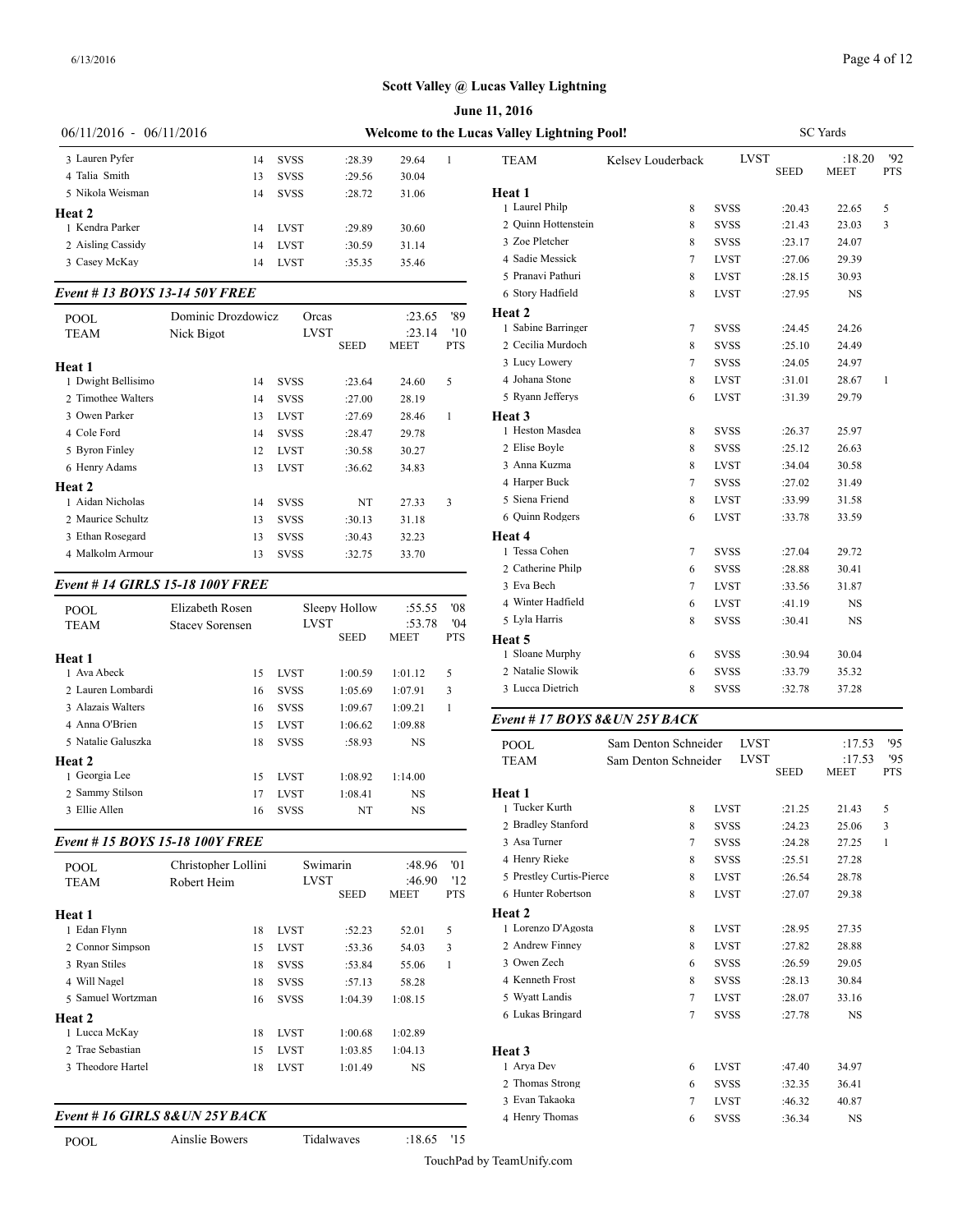| 06/11/2016 - 06/11/2016        |             |                                                                |                                                                       |                                       |                      |                                                                                                                                                                                                     |
|--------------------------------|-------------|----------------------------------------------------------------|-----------------------------------------------------------------------|---------------------------------------|----------------------|-----------------------------------------------------------------------------------------------------------------------------------------------------------------------------------------------------|
| $\tau$                         | <b>SVSS</b> | :34.73                                                         | <b>NS</b>                                                             |                                       | 5 Eden Abeck         | 9                                                                                                                                                                                                   |
| Event # 18 GIRLS 9-10 50Y BACK |             |                                                                |                                                                       |                                       |                      |                                                                                                                                                                                                     |
|                                |             |                                                                |                                                                       | '93                                   | 1 Benjamin Butler    | 9                                                                                                                                                                                                   |
| Kelsev Louderback              |             |                                                                | :32.75                                                                | 94                                    | 2 Lucas Valdes       | 10                                                                                                                                                                                                  |
|                                |             | <b>SEED</b>                                                    | <b>MEET</b>                                                           | <b>PTS</b>                            | 3 Max Cohen          | 9                                                                                                                                                                                                   |
|                                |             |                                                                |                                                                       |                                       | 4 Anton Schultz      | 9                                                                                                                                                                                                   |
| 9                              | <b>LVST</b> | :38.66                                                         | 39.84                                                                 | 5                                     | 5 Shane Quinan       | 9                                                                                                                                                                                                   |
| 10                             | <b>LVST</b> | :38.55                                                         | 42.11                                                                 | 3                                     |                      |                                                                                                                                                                                                     |
| 10                             | <b>SVSS</b> | :42.50                                                         | 43.73                                                                 | $\mathbf{1}$                          |                      |                                                                                                                                                                                                     |
| 10                             | <b>SVSS</b> | :42.91                                                         | 43.79                                                                 |                                       |                      | Megan Baumgartner                                                                                                                                                                                   |
| 9                              | <b>SVSS</b> | :43.53                                                         | 45.76                                                                 |                                       |                      | Megan Baumgartner                                                                                                                                                                                   |
| 9                              | <b>LVST</b> | :42.71                                                         | DO                                                                    |                                       |                      |                                                                                                                                                                                                     |
|                                |             |                                                                |                                                                       |                                       |                      |                                                                                                                                                                                                     |
| 10                             | <b>LVST</b> | :43.42                                                         | 44.16                                                                 |                                       | 1 Avery Emison       | 12                                                                                                                                                                                                  |
| 10                             | <b>SVSS</b> | :45.72                                                         | 44.38                                                                 |                                       | 2 Sydney Hellar      | 12                                                                                                                                                                                                  |
| 10                             | <b>SVSS</b> | :46.31                                                         | 45.76                                                                 |                                       | 3 Ariana Greenberg   | 12                                                                                                                                                                                                  |
| 9                              | <b>LVST</b> | :47.65                                                         | 47.02                                                                 |                                       | 4 Kate Hamilton      | 12                                                                                                                                                                                                  |
| 10                             | <b>LVST</b> | :52.97                                                         | NS                                                                    |                                       | 5 Elizabeth Mishalko | 11                                                                                                                                                                                                  |
| 9                              | <b>SVSS</b> | :44.50                                                         | <b>NS</b>                                                             |                                       | 6 Jessica Kamman     | 12                                                                                                                                                                                                  |
|                                |             |                                                                |                                                                       |                                       |                      |                                                                                                                                                                                                     |
| 10                             | <b>SVSS</b> | :49.03                                                         | 48.96                                                                 |                                       | 1 Adeline Turner     | 11                                                                                                                                                                                                  |
| 9                              | <b>SVSS</b> | :49.98                                                         | 50.14                                                                 |                                       | 2 Lia Pletcher       | 12                                                                                                                                                                                                  |
| 9                              | <b>SVSS</b> | :48.46                                                         | 52.18                                                                 |                                       | 3 Abigail Grace      | 11                                                                                                                                                                                                  |
| 9                              | <b>LVST</b> | :54.16                                                         | 54.12                                                                 |                                       | 4 Jada Swan          | 11                                                                                                                                                                                                  |
| 9                              | <b>LVST</b> | :59.93                                                         | 56.65                                                                 |                                       | 5 Jennifer Miller    | 11                                                                                                                                                                                                  |
| 9                              |             |                                                                |                                                                       |                                       |                      |                                                                                                                                                                                                     |
|                                |             |                                                                |                                                                       |                                       | 1 Abigail Lesher     | 12                                                                                                                                                                                                  |
| 9                              | <b>SVSS</b> | :52.03                                                         | 50.46                                                                 |                                       | 2 Cameran Ford       | 12                                                                                                                                                                                                  |
| 9                              | <b>SVSS</b> | :51.18                                                         | 52.45                                                                 |                                       | 3 Arianna Chitsaz    | 12                                                                                                                                                                                                  |
| 9                              | <b>SVSS</b> | :50.47                                                         | 54.52                                                                 |                                       | 4 Greta Miller       | 12                                                                                                                                                                                                  |
|                                |             |                                                                |                                                                       |                                       |                      | 11                                                                                                                                                                                                  |
| 10                             | <b>LVST</b> |                                                                | 1:08.10                                                               |                                       | 6 Annadel Thomas     | 11                                                                                                                                                                                                  |
| 9                              |             |                                                                |                                                                       |                                       |                      |                                                                                                                                                                                                     |
|                                |             |                                                                |                                                                       |                                       | 1 Paula Castillo Hi  | 11                                                                                                                                                                                                  |
| 9                              | <b>SVSS</b> | :52.32                                                         | 50.29                                                                 |                                       | 2 Sadie Scholz       | 12                                                                                                                                                                                                  |
| 9                              | <b>SVSS</b> | :54.91                                                         | 52.95                                                                 |                                       | 3 Lily Hottenstein   | 11                                                                                                                                                                                                  |
| 9                              | <b>LVST</b> | NT                                                             | 1:22.02                                                               |                                       | 4 Kirsi Harris       | 11                                                                                                                                                                                                  |
| 9                              | <b>LVST</b> | NT                                                             | 1:46.64                                                               |                                       | 5 Maya Pedersen      | 11                                                                                                                                                                                                  |
| 9                              | <b>SVSS</b> | :43.27                                                         | 42.18                                                                 |                                       | 6 Ella Cox           | 11                                                                                                                                                                                                  |
|                                | 9           | Megan Baumgartner<br><b>LVST</b><br><b>LVST</b><br><b>LVST</b> | <b>LVST</b><br><b>LVST</b><br>:56.61<br>1:00.13<br>1:08.91<br>1:31.27 | :33.31<br>57.82<br>1:01.54<br>1:27.46 |                      | June 11, 2016<br>Welcome to the Lucas Valley Lightning Pool!<br>Heat 3<br>Event # 20 GIRLS 11-12 50Y BACK<br><b>POOL</b><br><b>TEAM</b><br>Heat 1<br>Heat 2<br>Heat 3<br>5 Quinn Edington<br>Heat 4 |

## *Event # 19 BOYS 9-10 50Y BACK*

| POOL                  | Ethan Lewczyk        |             | <b>Scott Valley</b><br><b>LVST</b> | :32.82<br>:33.94 | '12<br>'97 | POOL               |
|-----------------------|----------------------|-------------|------------------------------------|------------------|------------|--------------------|
| <b>TEAM</b>           | Sam Denton Schneider |             | <b>SEED</b>                        | <b>MEET</b>      | <b>PTS</b> | <b>TEAM</b>        |
| Heat 1                |                      |             |                                    |                  |            | Heat 1             |
| 1 Garrett Pardo       | 10                   | <b>LVST</b> | :39.47                             | 39.22            | 5          | 1 Alan Sebastian   |
| 2 Price Jeffris       | 9                    | <b>SVSS</b> | :39.43                             | 39.75            | 3          | 2 Elliot Gelbach   |
| 3 Ian Mooney          | 9                    | <b>SVSS</b> | :44.91                             | 42.35            | 1          | 3 Tanner Bortel    |
| 4 Jenner Jones-Orrell | 10                   | <b>SVSS</b> | :46.61                             | 46.63            |            | 4 Daniel Kaukone   |
| 5 Soren Jessen        | 9                    | <b>LVST</b> | :45.85                             | 47.24            |            | 5 Brendan Cassidy  |
| EX David Finney       | 10                   | <b>LVST</b> | :44.79                             | 44.67            |            | Heat 2             |
| <b>Heat 2</b>         |                      |             |                                    |                  |            | 1 Jackson Buck     |
| 1 Jack Lamirand       | 9                    | <b>SVSS</b> | :46.90                             | 44.28            |            | 2 Harrison Valdes  |
| 2 Wyatt Donaldson     | 9                    | <b>SVSS</b> | :52.26                             | 47.53            |            | 3 Emerson Coskey   |
| 3 Jack Middleton      | 9                    | <b>LVST</b> | :47.47                             | 47.85            |            | 4 Gabriel Teper    |
| 4 Max Pyfer           | 9                    | <b>SVSS</b> | :47.07                             | 49.41            |            | 5 Christopher Parl |

| s Valley Lightning Pool! |    | <b>SC</b> Yards |         |         |  |  |  |  |  |
|--------------------------|----|-----------------|---------|---------|--|--|--|--|--|
| 5 Eden Abeck             | 9  | <b>LVST</b>     | :49.06  | 49.46   |  |  |  |  |  |
| Heat 3                   |    |                 |         |         |  |  |  |  |  |
| 1 Benjamin Butler        | 9  | <b>LVST</b>     | NT      | 43.59   |  |  |  |  |  |
| 2 Lucas Valdes           | 10 | <b>LVST</b>     | :58.75  | 58.92   |  |  |  |  |  |
| 3 Max Cohen              | 9  | <b>SVSS</b>     | :55.67  | 59.21   |  |  |  |  |  |
| 4 Anton Schultz          | 9  | <b>LVST</b>     | 1:00.21 | 1:00.23 |  |  |  |  |  |
| 5 Shane Quinan           | 9  | <b>LVST</b>     | :57.21  | NS      |  |  |  |  |  |
|                          |    |                 |         |         |  |  |  |  |  |

## *Event # 20 GIRLS 11-12 50Y BACK*

| <b>POOL</b>          | Megan Baumgartner | <b>LVST</b> |             | :29.62                | 95               |
|----------------------|-------------------|-------------|-------------|-----------------------|------------------|
| <b>TEAM</b>          | Megan Baumgartner | <b>LVST</b> | <b>SEED</b> | :29.56<br><b>MEET</b> | 94<br><b>PTS</b> |
| Heat 1               |                   |             |             |                       |                  |
| 1 Avery Emison       | 12                | <b>SVSS</b> | :36.86      | 36.61                 | 5                |
| 2 Sydney Hellar      | 12                | <b>LVST</b> | :37.65      | 37.94                 | $\mathbf{1}$     |
| 3 Ariana Greenberg   | 12                | <b>SVSS</b> | :37.02      | 38.03                 |                  |
| 4 Kate Hamilton      | 12                | <b>LVST</b> | :37.67      | 38.66                 |                  |
| 5 Elizabeth Mishalko | 11                | <b>SVSS</b> | :37.01      | 39.35                 |                  |
| 6 Jessica Kamman     | 12                | <b>LVST</b> | :41.08      | 43.61                 |                  |
| Heat 2               |                   |             |             |                       |                  |
| 1 Adeline Turner     | 11                | <b>SVSS</b> | :37.16      | 37.85                 | 3                |
| 2 Lia Pletcher       | 12                | <b>SVSS</b> | :38.27      | 39.00                 |                  |
| 3 Abigail Grace      | 11                | <b>SVSS</b> | :38.14      | 39.52                 |                  |
| 4 Jada Swan          | 11                | <b>LVST</b> | :41.84      | 40.23                 |                  |
| 5 Jennifer Miller    | 11                | <b>LVST</b> | :43.42      | <b>NS</b>             |                  |
| Heat 3               |                   |             |             |                       |                  |
| 1 Abigail Lesher     | 12                | <b>SVSS</b> | :39.09      | 41.63                 |                  |
| 2 Cameran Ford       | 12                | <b>SVSS</b> | :41.36      | 41.87                 |                  |
| 3 Arianna Chitsaz    | 12                | <b>SVSS</b> | :43.15      | 41.93                 |                  |
| 4 Greta Miller       | 12                | <b>SVSS</b> | :44.13      | 42.78                 |                  |
| 5 Quinn Edington     | 11                | <b>SVSS</b> | :42.29      | 42.93                 |                  |
| 6 Annadel Thomas     | 11                | <b>SVSS</b> | :42.29      | <b>NS</b>             |                  |
| Heat 4               |                   |             |             |                       |                  |
| 1 Paula Castillo Hi  | 11                | <b>SVSS</b> | :45.24      | 46.59                 |                  |
| 2 Sadie Scholz       | 12                | <b>SVSS</b> | :47.06      | 46.94                 |                  |
| 3 Lily Hottenstein   | 11                | <b>SVSS</b> | :48.46      | 48.24                 |                  |
| 4 Kirsi Harris       | 11                | <b>SVSS</b> | :47.17      | 50.96                 |                  |
| 5 Maya Pedersen      | 11                | <b>LVST</b> | :52.97      | 57.35                 |                  |
| 6 Ella Cox           | 11                | <b>SVSS</b> | :44.27      | $_{\rm NS}$           |                  |
|                      |                   |             |             |                       |                  |

## *Event # 21 BOYS 11-12 50Y BACK*

| <b>POOL</b><br><b>TEAM</b> | Andy Suski<br>Bob Schellenberg | <b>LVST</b> | Sleepy Hollow | :30.23<br>:30.72 | '08<br>'82 |
|----------------------------|--------------------------------|-------------|---------------|------------------|------------|
|                            |                                |             | SEED          | <b>MEET</b>      | <b>PTS</b> |
| Heat 1                     |                                |             |               |                  |            |
| 1 Alan Sebastian           | 12                             | <b>LVST</b> | :37.18        | 38.25            | 5          |
| 2 Elliot Gelbach           | 12                             | <b>SVSS</b> | :39.61        | 39.17            | 3          |
| 3 Tanner Bortel            | 11                             | <b>LVST</b> | :41.76        | 41.92            | 1          |
| 4 Daniel Kaukonen          | 11                             | <b>SVSS</b> | :42.21        | 42.38            |            |
| 5 Brendan Cassidy          | 12                             | <b>LVST</b> | :41.00        | 42.85            |            |
| <b>Heat 2</b>              |                                |             |               |                  |            |
| 1 Jackson Buck             | 11                             | <b>SVSS</b> | :43.55        | 43.81            |            |
| 2 Harrison Valdes          | 12                             | <b>LVST</b> | :45.32        | 46.88            |            |
| 3 Emerson Coskey           | 11                             | <b>LVST</b> | :45.37        | 47.17            |            |
| 4 Gabriel Teper            | 11                             | <b>LVST</b> | :52.97        | 50.76            |            |
| 5 Christopher Parker       | 11                             | <b>LVST</b> | :48.12        | 52.91            |            |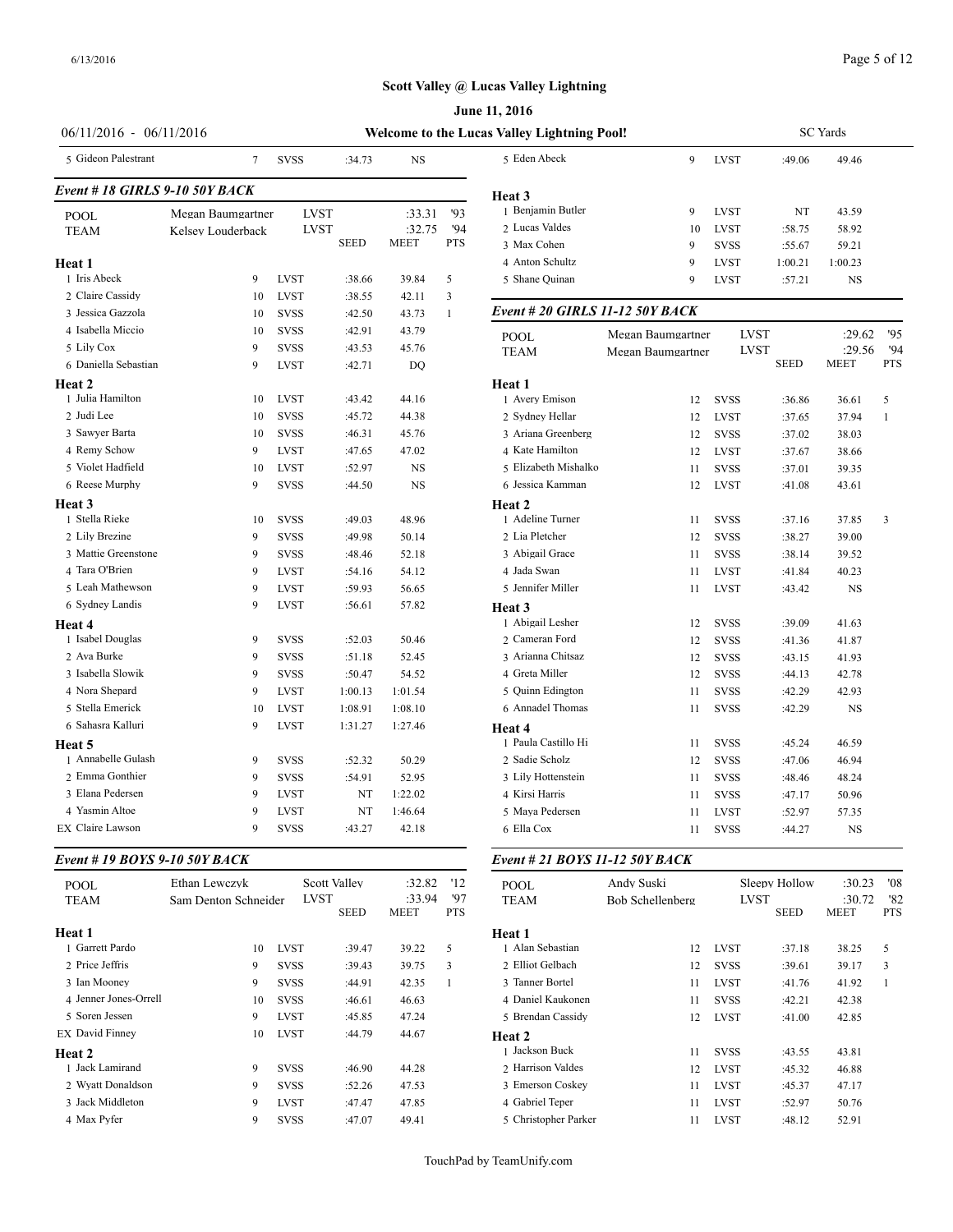| <b>June 11, 2016</b>      |                                             |             |        |       |                   |     |         |        |           |
|---------------------------|---------------------------------------------|-------------|--------|-------|-------------------|-----|---------|--------|-----------|
| $06/11/2016 - 06/11/2016$ | Welcome to the Lucas Valley Lightning Pool! |             |        |       |                   |     |         |        | SC Yards  |
| 6 Frederick Goldstein     |                                             | <b>SVSS</b> | :43.86 | NS    | Heat 2            |     |         |        |           |
| Heat 3                    |                                             |             |        |       | Lucca McKay       |     | 18 LVST | :34.16 | 33.50     |
| Ben Simpson               | 12                                          | LVST        | NT     | 42.09 | 2 Conor Cassidy   |     | 15 LVST | :33.45 | 33.50     |
| 2 Edwin Stone             |                                             | LVST        | NT     | 49.69 | 3 Theodore Hartel | 18. | LVST    | :30.47 | <b>NS</b> |
| 3 Daniel Buckley          |                                             | LVST        | :53.21 | 51.70 |                   |     |         |        |           |
|                           |                                             |             |        |       |                   |     |         |        |           |

## *Event # 22 GIRLS 13-14 50Y BACK*

| POOL               | <b>Aislinn Dresel</b> |    | <b>LVST</b> |             | :29.27      | '09        | POOL               |
|--------------------|-----------------------|----|-------------|-------------|-------------|------------|--------------------|
| <b>TEAM</b>        | Aislinn Dresel        |    |             | <b>LVST</b> | :28.86      | '09        |                    |
|                    |                       |    |             | <b>SEED</b> | <b>MEET</b> | <b>PTS</b> | Heat 1             |
| Heat 1             |                       |    |             |             |             |            | 1 Natalie Stanford |
| 1 Abigail Naftzger |                       | 14 | <b>LVST</b> | NT          | 31.48       | 5          | 2 Claire Beneda    |
| 2 Talia Smith      |                       | 13 | <b>SVSS</b> | :34.11      | 33.82       | 3          | 3 Sofie Baumgarte  |
| 3 Lauren Pyfer     |                       | 14 | <b>SVSS</b> | :34.46      | 34.65       |            | 4 Johana Stone     |
| 4 Kendra Parker    |                       | 14 | <b>LVST</b> | :36.35      | 37.37       |            | 5 Eva Bech         |
| Heat 2             |                       |    |             |             |             |            | 6 Ouinn Hottenste  |
| 1 Aisling Cassidy  |                       | 14 | <b>LVST</b> | :37.43      | 38.01       |            | Heat 2             |
| 2 Nikola Weisman   |                       | 14 | <b>SVSS</b> | :37.88      | 38.72       |            | 1 Sophie Arnal     |
| 3 Casey McKay      |                       | 14 | <b>LVST</b> | :41.50      | 40.16       |            | 2 Cecilia Murdocl  |
|                    |                       |    |             |             |             |            | $2$ Elisa Davis    |

## *Event # 23 BOYS 13-14 50Y BACK*

| <b>TEAM</b>        | <b>Scott Dennis</b> | <b>LVST</b> |               | :28.46      | '97        | 5 Sadie Messick   |
|--------------------|---------------------|-------------|---------------|-------------|------------|-------------------|
| POOL               | Daniel Hardman      |             | Rolling Hills | :27.24      | 12         | 6 Pranavi Pathuri |
|                    |                     |             | <b>SEED</b>   | <b>MEET</b> | <b>PTS</b> | Heat 3            |
| Heat 1             |                     |             |               |             |            | 1 Lily Damsen     |
| 1 Dwight Bellisimo | 14                  | <b>SVSS</b> | :29.59        | 31.73       | 5          | 2 Ava Zech        |
| 2 Cole Ford        | 14                  | <b>SVSS</b> | :36.02        | 38.50       |            | 3 Ainsley Boyle   |
| 3 Malkolm Armour   | 13                  | <b>SVSS</b> | :39.57        | 42.19       |            | 4 Gianna Tar      |
| Heat 2             |                     |             |               |             |            | 5 Anna Kuzma      |
| 1 Aidan Nicholas   | 14                  | <b>SVSS</b> | NT            | 34.15       | 3          | 6 Winter Hadfield |
| 2 Maurice Schultz  | 13                  | <b>SVSS</b> | NT            | 40.57       |            | Heat 4            |
| 3 Ethan Rosegard   | 13                  | <b>SVSS</b> | :41.26        | 43.13       |            | 1 Sabine Barringe |
| 4 Henry Adams      | 13                  | <b>LVST</b> | :48.19        | NS          |            | 2 Heston Masdea   |
|                    |                     |             |               |             |            |                   |

### *Event # 24 GIRLS 15-18 50Y BACK*

| <b>TEAM</b><br>POOL | <b>Stacey Sorensen</b><br><b>Stacey Sorensen</b> | <b>LVST</b><br><b>LVST</b> |             | :28.86<br>:29.67 | '03<br>'02 | 5 Anna Wallen<br>6 Mira Shepard   |
|---------------------|--------------------------------------------------|----------------------------|-------------|------------------|------------|-----------------------------------|
| Heat 1              |                                                  |                            | <b>SEED</b> | <b>MEET</b>      | <b>PTS</b> | <b>Heat 5</b><br>1 Natalie Slowik |
| Ava Abeck           | 15                                               | <b>LVST</b>                | :31.43      | 32.02            | 5          | 2 Lucca Dietrich                  |
| 2 Lauren Lombardi   | 16                                               | <b>SVSS</b>                | :36.16      | 37.11            | 3          | 3 Catherine Philp                 |
| 3 Alazais Walters   | 16                                               | <b>SVSS</b>                | :35.86      | 37.57            |            | 4 Sloane Murphy                   |
| 4 Natalie Galuszka  | 18                                               | <b>SVSS</b>                | :33.16      | <b>NS</b>        |            | 5 Lyla Harris                     |
| 5 Anna O'Brien      | 15                                               | <b>LVST</b>                | :36.71      | NS               |            | EX Valerie Mansinn                |

### *Event # 25 BOYS 15-18 50Y BACK*

| <b>TEAM</b><br><b>POOL</b> | Bob Schellenberg<br>Daniel Hardman | <b>LVST</b><br>Rolling Hills<br><b>SEED</b> |        | :26.04<br>:26.05<br><b>MEET</b> | '85<br>'14<br><b>PTS</b> | <b>TEAM</b><br><b>POOL</b> |
|----------------------------|------------------------------------|---------------------------------------------|--------|---------------------------------|--------------------------|----------------------------|
| Heat 1                     |                                    |                                             |        |                                 |                          | Heat 1                     |
| 1 Connor Simpson           | 15                                 | <b>LVST</b>                                 | NT     | 28.21                           | 5                        | 1 Cameron Hellar           |
| 2 Ryan Stiles              | 18                                 | <b>SVSS</b>                                 | :27.90 | 28.40                           | 3                        | 2 Andrew Finney            |
| 3 Brandon West             | 18                                 | <b>SVSS</b>                                 | :28.36 | 29.35                           |                          | 3 Henry Rieke              |
| 4 Cole Parker              | 15                                 | <b>LVST</b>                                 | :30.33 | 29.50                           |                          | 4 Kenneth Frost            |
| 5 Ciaran Murphy            | 18                                 | <b>LVST</b>                                 | :32.36 | 30.84                           |                          | 5 Hunter Robertsc          |
| 6 Will Nagel               | 18                                 | <b>SVSS</b>                                 | :31.32 | 31.69                           |                          | 6 Lukas Bringard           |
|                            |                                    |                                             |        |                                 |                          |                            |

|                            | Event # 26 GIRLS 8& UN 25Y BREAST |             |             |             |     |
|----------------------------|-----------------------------------|-------------|-------------|-------------|-----|
| <b>TEAM</b>                | Kelsey Louderback                 | <b>LVST</b> |             | :20.27      | '92 |
| POOL                       | Maureen Finn                      | <b>LVST</b> |             | :20.30      | '72 |
|                            |                                   |             | <b>SEED</b> | <b>MEET</b> | PTS |
| Heat 1                     |                                   |             |             |             |     |
| 1 Natalie Stanford         | 8                                 | <b>SVSS</b> | :22.12      | 22.23       | 5   |
| 2 Claire Beneda            | 8                                 | <b>SVSS</b> | : 21.14     | 22.25       | 3   |
| 3 Sofie Baumgarten         | 8                                 | LVST        | :29.44      | 27.32       | 1   |
| 4 Johana Stone             | 8                                 | <b>LVST</b> | :26.88      | 27.42       |     |
| 5 Eva Bech                 | 7                                 | LVST        | :29.82      | 30.18       |     |
| 6 Quinn Hottenstein        | 8                                 | <b>SVSS</b> | :24.00      | DQ          |     |
| Heat 2                     |                                   |             |             |             |     |
| 1 Sophie Arnal             | $\tau$                            | <b>SVSS</b> | :26.19      | 25.65       |     |
| 2 Cecilia Murdoch          | 8                                 | <b>SVSS</b> | :24.75      | 26.17       |     |
| 3 Elise Boyle              | 8                                 | <b>SVSS</b> | :26.04      | 27.07       |     |
| 4 Hannah Shoup             | 6                                 | <b>LVST</b> | :33.64      | 30.05       |     |
| 5 Sadie Messick            | $\tau$                            | <b>LVST</b> | :29.89      | 31.21       |     |
| 6 Pranavi Pathuri          | 8                                 | <b>LVST</b> | :33.67      | 34.45       |     |
| Heat 3                     |                                   |             |             |             |     |
| 1 Lily Damsen              | 8                                 | <b>SVSS</b> | :27.69      | 26.31       |     |
| 2 Ava Zech                 | 8                                 | <b>SVSS</b> | :27.30      | 28.39       |     |
| 3 Ainsley Boyle            | $\tau$                            | <b>SVSS</b> | :29.73      | 29.37       |     |
| 4 Gianna Tar               | 8                                 | LVST        | :35.65      | 33.96       |     |
| 5 Anna Kuzma               | 8                                 | <b>LVST</b> | :38.96      | 37.73       |     |
| 6 Winter Hadfield          | 6                                 | LVST        | :37.28      | NS          |     |
| Heat 4                     |                                   |             |             |             |     |
| 1 Sabine Barringer         | 7                                 | <b>SVSS</b> | :29.78      | 28.67       |     |
| 2 Heston Masdea            | 8                                 | <b>SVSS</b> | :31.22      | 31.90       |     |
| 3 Cameron Lee              | 6                                 | <b>SVSS</b> | :31.58      | 31.98       |     |
| 4 Lucy Lowery              | $\tau$                            | <b>SVSS</b> | :31.77      | 35.95       |     |
| 5 Anna Wallen              | 6                                 | LVST        | :43.08      | 44.58       |     |
| 6 Mira Shepard             | 6                                 | <b>LVST</b> | :48.64      | 49.55       |     |
| Heat 5                     |                                   |             |             |             |     |
| 1 Natalie Slowik           | 6                                 | <b>SVSS</b> | :32.47      | 32.26       |     |
| 2 Lucca Dietrich           | 8                                 | <b>SVSS</b> | :35.47      | 35.03       |     |
| 3 Catherine Philp          | 6                                 | <b>SVSS</b> | :45.61      | 42.65       |     |
| 4 Sloane Murphy            | 6                                 | <b>SVSS</b> | :39.40      | 48.82       |     |
| 5 Lyla Harris              | 8                                 | <b>SVSS</b> | :32.86      | NS          |     |
| <b>EX</b> Valerie Mansinne | 8                                 | <b>LVST</b> | NT          | 24.39       |     |
|                            |                                   |             |             |             |     |

### *Event # 27 BOYS 8&UN 25Y BREAST*

| <b>TEAM</b>        | Brad Hartwig |   | <b>LVST</b> |             | :19.11      | $^{\prime}$ 03 |
|--------------------|--------------|---|-------------|-------------|-------------|----------------|
| <b>POOL</b>        | Brad Hartwig |   | LVST        |             | :19.41      | '03            |
|                    |              |   |             | <b>SEED</b> | <b>MEET</b> | <b>PTS</b>     |
| Heat 1             |              |   |             |             |             |                |
| 1 Cameron Hellar   |              | 8 | <b>LVST</b> | :22.14      | 22.07       | 5              |
| 2 Andrew Finney    |              | 8 | <b>LVST</b> | :29.35      | 28.56       | 3              |
| 3 Henry Rieke      |              | 8 | <b>SVSS</b> | :29.69      | 30.50       | 1              |
| 4 Kenneth Frost    |              | 8 | <b>SVSS</b> | :34.37      | 31.48       |                |
| 5 Hunter Robertson |              | 8 | <b>LVST</b> | :27.68      | 31.70       |                |
| 6 Lukas Bringard   |              | 7 | <b>SVSS</b> | :32.50      | NS          |                |
|                    |              |   |             |             |             |                |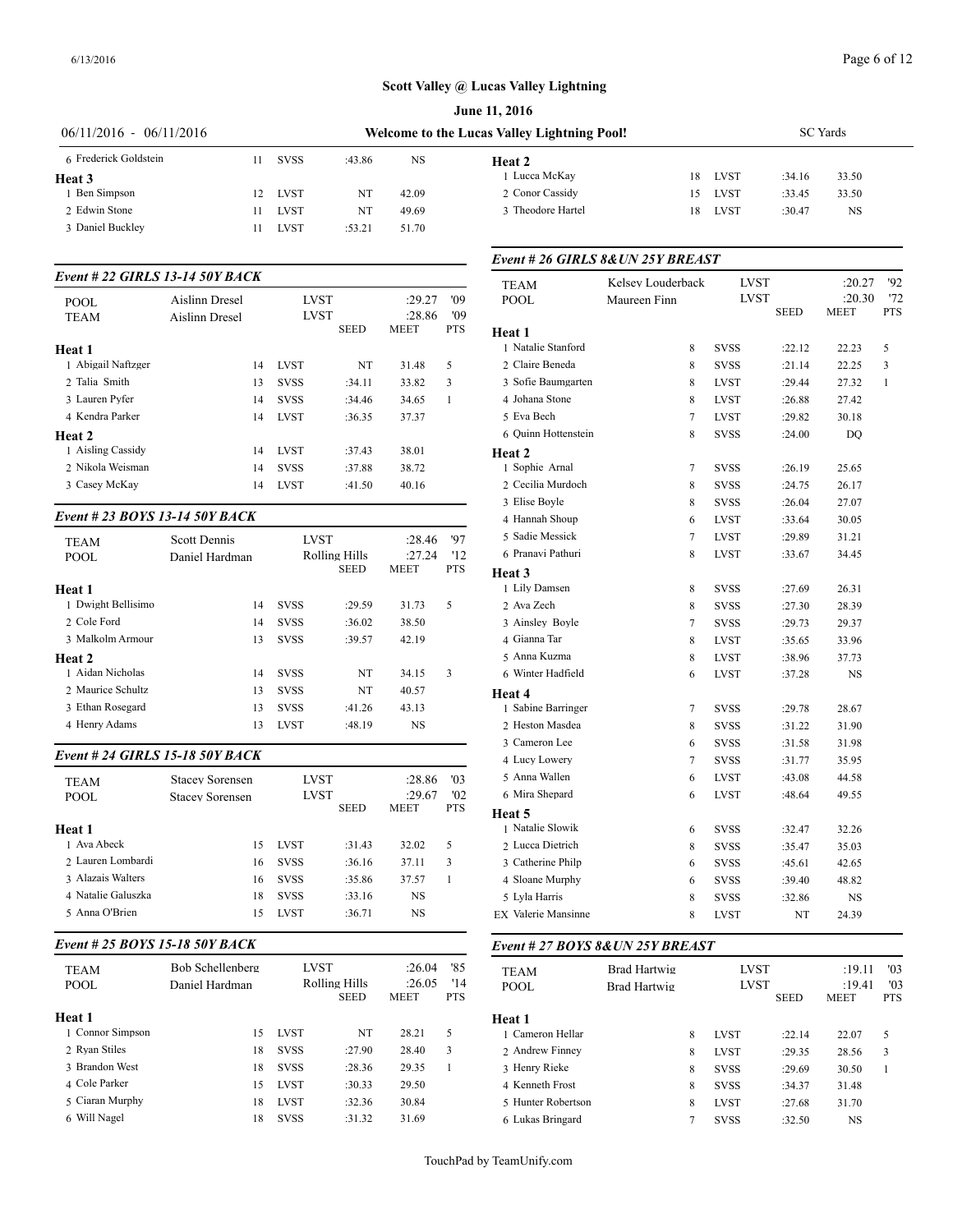| $06/11/2016 - 06/11/2016$ | Welcome to the Lucas Valley Lightning Pool! |             |        |           |                      |    |  |  |  |  |  |
|---------------------------|---------------------------------------------|-------------|--------|-----------|----------------------|----|--|--|--|--|--|
|                           |                                             |             |        |           | 5 Hayden Biesiadecki | 9  |  |  |  |  |  |
| <b>Heat 2</b>             |                                             |             |        |           | 6 Andrew Sternfels   | 9  |  |  |  |  |  |
| 1 Lorenzo D'Agosta        | 8                                           | <b>LVST</b> | :40.69 | 45.48     |                      |    |  |  |  |  |  |
| 2 Jack Hansen             | 8                                           | <b>LVST</b> | :30.18 | DO.       | Heat 2               |    |  |  |  |  |  |
| 3 Cole Robertson          | 6                                           | <b>LVST</b> | :38.63 | DO.       | 1 Sebastian Vaughan  | 10 |  |  |  |  |  |
| 4 Gideon Palestrant       | 7                                           | <b>SVSS</b> | :40.05 | <b>NS</b> | 2 Nathaniel Johnson  | 9  |  |  |  |  |  |
| 5 Henry Thomas            | 6                                           | <b>SVSS</b> | :44.37 | <b>NS</b> | 3 Cole Lundgren      | 10 |  |  |  |  |  |
| 6 Wyatt Landis            | 7                                           | <b>LVST</b> | :30.72 | <b>NS</b> | 4 Soren Jessen       | 9  |  |  |  |  |  |
| <b>Heat 3</b>             |                                             |             |        |           | 5 Jack Middleton     | 9  |  |  |  |  |  |
| 1 Rupin Bagchi            | 8                                           | <b>LVST</b> | NT     | 30.29     | 6 Benjamin Butler    | 9  |  |  |  |  |  |
| 2 Arya Dev                | 6                                           | <b>LVST</b> | :48.28 | 50.13     | Heat 3               |    |  |  |  |  |  |
| 3 Evan Takaoka            |                                             | <b>LVST</b> | :47.83 | 59.34     | 1 Eden Abeck         | 9  |  |  |  |  |  |

## *Event # 28 GIRLS 9-10 50Y BREAST*

| <b>TEAM</b>         | Halle Morris |    | <b>LVST</b> |             | :35.37      | '09        | 4 Jenner Jones-Or   |
|---------------------|--------------|----|-------------|-------------|-------------|------------|---------------------|
| <b>POOL</b>         | Emily Kuhler |    |             | Tidalwaves  | :36.81      | 93         | 5 Henry Bringard    |
|                     |              |    |             | <b>SEED</b> | <b>MEET</b> | <b>PTS</b> | Heat 4              |
| Heat 1              |              |    |             |             |             |            | 1 Sammy Spence      |
| 1 Lily Pashman      |              | 10 | <b>SVSS</b> | :41.55      | 41.70       | 5          | 2 Lucas Valdes      |
| 2 Sawyer Barta      |              | 10 | <b>SVSS</b> | :46.63      | 46.08       | 3          | 3 Wyatt Donaldso    |
| 3 Lauren Kurtzman   |              | 9  | <b>LVST</b> | :52.66      | 50.36       | 1          | 4 Max Pyfer         |
| 4 Julia Hamilton    |              | 10 | <b>LVST</b> | :51.91      | 50.37       |            | 5 Milo Feegel       |
| 5 Stella Rieke      |              | 10 | <b>SVSS</b> | :48.20      | 50.40       |            |                     |
| 6 Remy Schow        |              | 9  | <b>LVST</b> | :55.33      | 55.55       |            | Event # 30 GIRI     |
| Heat 2              |              |    |             |             |             |            | <b>TEAM</b>         |
| 1 Amelia Kiriakis   |              | 9  | <b>SVSS</b> | :49.26      | 49.30       |            | POOL                |
| 2 Isabella Miccio   |              | 10 | <b>SVSS</b> | :50.21      | 52.21       |            |                     |
| 3 Judi Lee          |              | 10 | <b>SVSS</b> | :52.53      | 52.50       |            | Heat 1              |
| 4 Annabelle Gulash  |              | 9  | <b>SVSS</b> | :54.22      | 56.70       |            | 1 Isabelle Grace    |
| 5 Tara O'Brien      |              | 9  | <b>LVST</b> | :58.77      | DO          |            | 2 Abigail Grace     |
| Heat 3              |              |    |             |             |             |            | 3 Abigail Lesher    |
| 1 Amelia Damsen     |              | 10 | <b>SVSS</b> | :53.54      | 54.87       |            | 4 Emily Charlton    |
| 2 Reese Murphy      |              | 9  | <b>SVSS</b> | :53.65      | 54.96       |            | 5 Katherine Kurth   |
| 3 Isabella Slowik   |              | 9  | <b>SVSS</b> | :54.02      | 56.48       |            | 6 Kate Hamilton     |
| 4 Ava Tomasky Cohen |              | 9  | <b>SVSS</b> | :59.72      | 59.64       |            | Heat 2              |
| 5 Mattie Greenstone |              | 9  | <b>SVSS</b> | :59.50      | 1:00.16     |            | 1 Bella Hare-Leiv   |
| Heat 4              |              |    |             |             |             |            | 2 Avery Emison      |
| 1 Nora Shepard      |              | 9  | <b>LVST</b> | 1:05.20     | 1:04.77     |            | 3 Cameran Ford      |
| 2 Ava Burke         |              | 9  | <b>SVSS</b> | 1:03.45     | 1:04.94     |            | 4 Ilea Walters      |
| 3 Isabel Douglas    |              | 9  | <b>SVSS</b> | 1:06.36     | 1:05.29     |            | 5 Isabella Kiriakis |
| 4 Violet Hadfield   |              | 10 | <b>LVST</b> | 1:05.85     | <b>NS</b>   |            | Heat 3              |
| 5 Sydney Landis     |              | 9  | <b>LVST</b> | 1:05.84     | NS          |            | 1 Arianna Chitsaz   |
| Heat 5              |              |    |             |             |             |            | 2 Sadie Scholz      |
| 1 Jessica Gazzola   |              | 10 | <b>SVSS</b> | NT          | 53.31       |            | 3 Kirsi Harris      |
| 2 Stella Emerick    |              | 10 | <b>LVST</b> | 1:10.28     | 1:12.28     |            | 4 Ella Cox          |
| 3 Leah Mathewson    |              | 9  | <b>LVST</b> | 1:21.62     | 1:18.12     |            | EX Jennifer Miller  |
| 4 Sahasra Kalluri   |              | 9  | <b>LVST</b> | 1:35.84     | 1:39.54     |            | Heat 4              |
|                     |              |    |             |             |             |            |                     |

## *Event # 29 BOYS 9-10 50Y BREAST*

| <b>TEAM</b><br><b>POOL</b>                            | David Hughes<br>David Fahv |                |                                           | LVST<br>Sleepy Hollow<br><b>SEED</b> | :38.04<br>:37.28<br><b>MEET</b> | '98<br>'98<br><b>PTS</b> | 3 Lily Hottenstein<br>4 Annadel Thomas |                                  | <b>SVSS</b><br><b>SVSS</b> | :51.01<br>:54.20             | 53.67<br><b>NS</b>            |
|-------------------------------------------------------|----------------------------|----------------|-------------------------------------------|--------------------------------------|---------------------------------|--------------------------|----------------------------------------|----------------------------------|----------------------------|------------------------------|-------------------------------|
| Heat 1<br>1 David Finney                              |                            | 10             | <b>LVST</b>                               | :40.70                               | 43.07                           | 5                        | Event # 31 BOYS 11-12 50Y BREAST       |                                  |                            |                              |                               |
| 2 Caden Barringer<br>3 Eli Messick<br>4 Luke Lundgren |                            | 10<br>10<br>10 | <b>SVSS</b><br><b>LVST</b><br><b>SVSS</b> | :48.34<br>:52.69<br>:50.50           | 48.12<br>50.53<br>51.00         | 3                        | <b>TEAM</b><br><b>POOL</b>             | Brad Hartwig<br>Douglas Williams | <b>LVST</b>                | Rolling Hills<br><b>SEED</b> | :31.3<br>:32.2<br><b>MEET</b> |

| June 11, 2016                             |              |          |              |                  |                 |     |
|-------------------------------------------|--------------|----------|--------------|------------------|-----------------|-----|
| e Lucas Valley Lightning Pool!            |              |          |              |                  | <b>SC</b> Yards |     |
| 5 Hayden Biesiadecki                      |              | 9        | <b>LVST</b>  | :54.34           | 54.96           |     |
| 6 Andrew Sternfels                        |              | 9        | <b>SVSS</b>  | :44.72           | NS              |     |
| Heat 2                                    |              |          |              |                  |                 |     |
| 1 Sebastian Vaughan                       |              | 10       | SVSS         | :50.64           | 48.61           | 1   |
| 2 Nathaniel Johnson                       |              | 9        | <b>SVSS</b>  | :51.34           | 50.83           |     |
| 3 Cole Lundgren                           |              | 10       | SVSS         | :50.76           | 53.96           |     |
| 4 Soren Jessen                            |              | 9        | LVST         | :55.81           | 58.48           |     |
| 5 Jack Middleton                          |              | 9        | <b>LVST</b>  | :56.05           | 1:01.01         |     |
| 6 Benjamin Butler                         |              | 9        | <b>LVST</b>  | :54.73           | NS              |     |
| Heat 3                                    |              |          |              |                  |                 |     |
| 1 Eden Abeck                              |              | 9        | LVST         | :57.49           | 56.37           |     |
| 2 Oliver Shore                            |              | 9        | <b>SVSS</b>  | :58.14           | 57.60           |     |
| 3 Anton Schultz                           |              | 9        | <b>LVST</b>  | NT               | DQ              |     |
| 4 Jenner Jones-Orrell                     |              | 10       | SVSS         | :57.76           | DQ              |     |
| 5 Henry Bringard                          |              | 9        | SVSS         | :56.95           | NS              |     |
| Heat 4                                    |              |          |              |                  |                 |     |
| 1 Sammy Spence                            |              | 9        | SVSS         | :58.80           | 56.12           |     |
| 2 Lucas Valdes                            |              | 10       | <b>LVST</b>  | 1:05.10          | 1:00.90         |     |
| 3 Wyatt Donaldson                         |              | 9        | <b>SVSS</b>  | 1:03.95          | 1:07.01         |     |
| 4 Max Pyfer                               |              | 9        | SVSS         | 1:06.52          | 1:09.55         |     |
| 5 Milo Feegel                             |              | 9        | SVSS         | 1:00.21          | DQ              |     |
| Event # 30 GIRLS 11-12 50Y BREAST         |              |          |              |                  |                 |     |
| TEAM                                      | Halle Morris |          |              | LVST             | :31.51          | '10 |
| POOL                                      | Halle Morris |          |              | LVST             | :33.05          | '10 |
|                                           |              |          |              | SEED             | MEET            | PTS |
| Heat 1                                    |              |          |              |                  |                 |     |
| 1 Isabelle Grace                          |              | 12       | <b>SVSS</b>  | :35.48           | 36.41           | 5   |
| 2 Abigail Grace                           |              | 11       | SVSS         | :39.62           | 40.72           | 3   |
| 3 Abigail Lesher                          |              | 12       | <b>SVSS</b>  | :40.53           | 42.61           |     |
| 4 Emily Charlton                          |              | 12       | LVST         | :45.56           | 46.03           | 1   |
| 5 Katherine Kurth                         |              | 12       | LVST         | :46.82           | 48.64           |     |
| 6 Kate Hamilton                           |              | 12       | <b>LVST</b>  | :43.68           | DQ              |     |
| Heat 2                                    |              |          |              |                  |                 |     |
| 1 Bella Hare-Leiva                        |              | 12       | <b>SVSS</b>  | :42.24           | 42.06           |     |
| 2 Avery Emison                            |              | 12       | <b>SVSS</b>  | :41.90           | 43.04           |     |
| 3 Cameran Ford                            |              | 12       | <b>SVSS</b>  | :43.10           | 44.02           |     |
| 4 Ilea Walters                            |              | 12       | <b>SVSS</b>  | :41.74           | 44.40           |     |
| 5 Isabella Kiriakis                       |              | 11       | SVSS         | :42.83           | 45.18           |     |
| Heat 3                                    |              |          |              |                  |                 |     |
| 1 Arianna Chitsaz                         |              | 12       | <b>SVSS</b>  | :45.54           | 45.92           |     |
| 2 Sadie Scholz                            |              | 12       | SVSS         | :49.32           | 50.17           |     |
| 3 Kirsi Harris                            |              | 11       | SVSS         | :49.12           | 53.27           |     |
| 4 Ella Cox                                |              | 11       | SVSS         | :49.54           | NS              |     |
| EX Jennifer Miller                        |              | 11       | <b>LVST</b>  | NT               | 43.89           |     |
| Heat 4                                    |              |          |              |                  |                 |     |
| 1 Jessica Kamman                          |              | 12       | LVST         | :51.92           | 51.06           |     |
| 2 Paula Castillo Hi<br>3 Lily Hottenstein |              | 11       | SVSS         | :52.95           | 53.30           |     |
|                                           |              |          |              |                  |                 |     |
| 4 Annadel Thomas                          |              | 11<br>11 | svss<br>SVSS | :51.01<br>:54.20 | 53.67<br>NS     |     |

| <b>TEAM</b> | Brad Hartwig     | LVST          | $:31.34$ '07 |            |
|-------------|------------------|---------------|--------------|------------|
| POOL        | Douglas Williams | Rolling Hills | :32.24       | '02        |
|             |                  | SEED          | <b>MEET</b>  | <b>PTS</b> |

**Heat 1**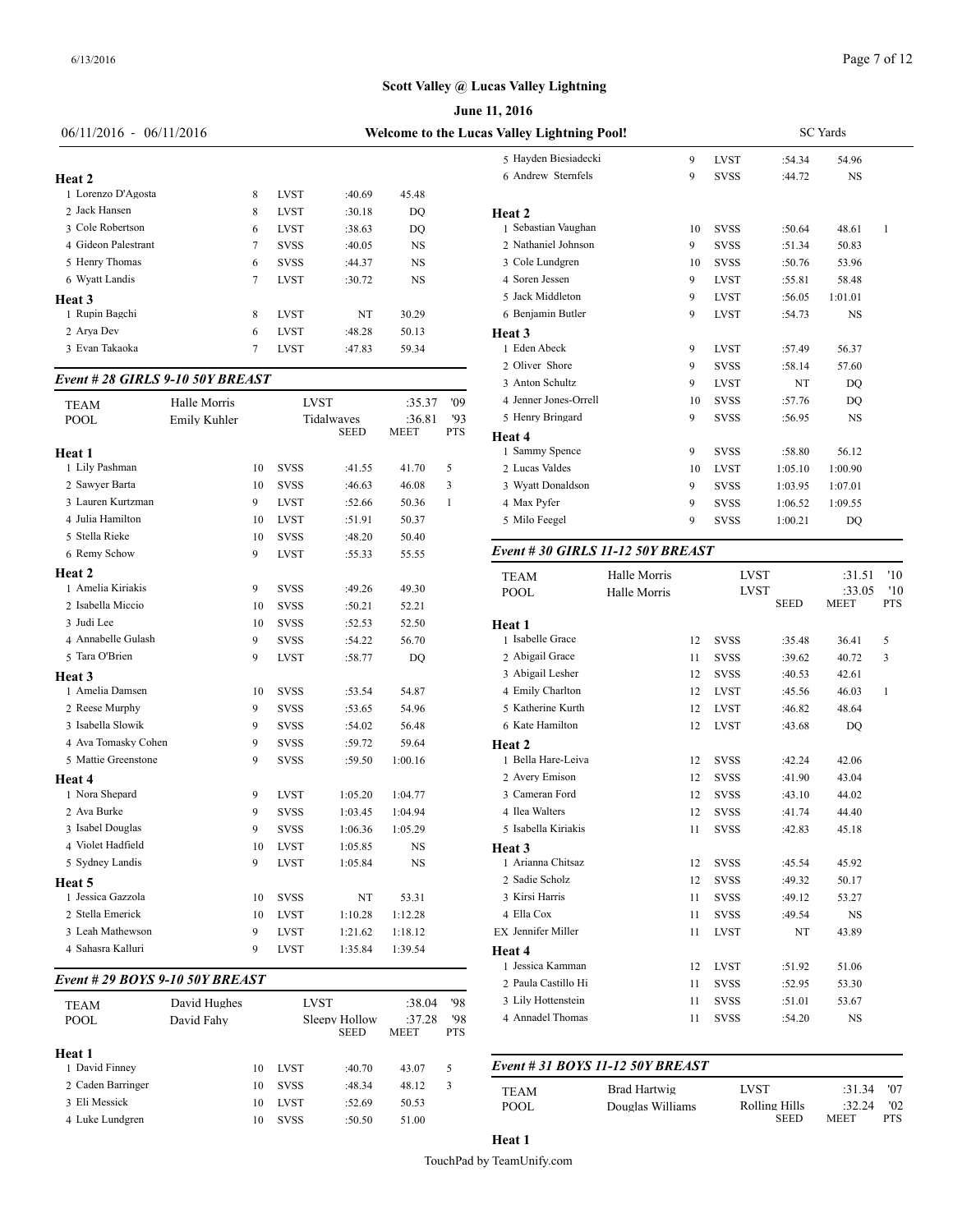## Page 8 of 12

### **Scott Valley @ Lucas Valley Lightning**

### **June 11, 2016**

# 06/11/2016 - 06/11/2016 **Welcome to the Lucas**

### *Event # 31 BOYS 11-12 50Y BREAST*

| <b>TEAM</b>           | Brad Hartwig     | <b>LVST</b> |               | :31.34    | '07        | 3 Riley Stray      |
|-----------------------|------------------|-------------|---------------|-----------|------------|--------------------|
| <b>POOL</b>           | Douglas Williams |             | Rolling Hills | :32.24    | '02        | 4 Conor Cassidy    |
|                       |                  |             | <b>SEED</b>   | MEET      | <b>PTS</b> | 5 Will Nagel       |
| Heat 1                |                  |             |               |           |            | Heat 2             |
| 1 Kylar Flynn         | 12               | <b>LVST</b> | :36.19        | 36.26     | 5          | 1 Trae Sebastian   |
| 2 James Gravelle      | 11               | <b>LVST</b> | :41.03        | 42.20     | 3          | 2 Samuel Wortzm    |
| 3 Brendan Cassidy     | 12               | <b>LVST</b> | :40.63        | 42.56     |            | 3 Theodore Hartel  |
| 4 Jack Spence         | 11               | <b>SVSS</b> | :43.31        | 42.82     | 1          |                    |
| 5 Luke Feegel         | 12               | <b>SVSS</b> | :43.67        | 45.52     |            | Event #36 GIRI     |
| 6 Gus Burke           | 11               | <b>SVSS</b> | :44.47        | 45.84     |            | TEAM               |
| Heat 2                |                  |             |               |           |            | <b>POOL</b>        |
| 1 Nathaniel Eves      | 12               | <b>LVST</b> | :44.89        | 44.53     |            |                    |
| 2 Duncan Stilson      | 12               | <b>LVST</b> | :52.64        | 53.03     |            | Heat 1             |
| 3 Frederick Goldstein | 11               | <b>SVSS</b> | :44.74        | <b>NS</b> |            | 1 Lily Damsen      |
| Heat 3                |                  |             |               |           |            | 2 Natalie Stanford |
| 1 Elliot Gelbach      | 12               | <b>SVSS</b> | :49.69        | 49.12     |            | 3 Ava Zech         |
| 2 Thomas Middleton    | 11               | <b>LVST</b> | :56.19        | 54.91     |            | 4 Valerie Mansinn  |
| 3 Emerson Coskey      | 11               | <b>LVST</b> | :59.28        | <b>NS</b> |            | 5 Gianna Tar       |
|                       |                  |             |               |           |            | 6 Story Hadfield   |

## *Event # 32 GIRLS 13-14 50Y BREAST*

| <b>TEAM</b>       | Courtney Louderback |             | <b>LVST</b>   | :33.12      | '96        | 1 Sasha Lilien                     |
|-------------------|---------------------|-------------|---------------|-------------|------------|------------------------------------|
| <b>POOL</b>       | Alvssa Lo           |             | Sleepy Hollow | :33.38      | '04        | 2 Cecilia Murdocl                  |
|                   |                     |             | <b>SEED</b>   | <b>MEET</b> | <b>PTS</b> | 3 Sofie Baumgarte                  |
| Heat 1            |                     |             |               |             |            | 4 Hannah Shoup                     |
| 1 Laura Gravelle  | 13                  | <b>LVST</b> | :36.04        | 35.45       | 5          | 5 Katherine Orlesl                 |
| 2 Nikola Weisman  | 14                  | <b>SVSS</b> | :35.80        | 37.04       | 3          | 6 Ryann Jefferys                   |
| 3 Talia Smith     | 13                  | <b>SVSS</b> | :39.20        | 40.08       |            | Heat 3                             |
| 4 Aisling Cassidy | 14                  | <b>LVST</b> | :41.68        | 42.19       |            | 1 Ainsley Boyle                    |
|                   |                     |             |               |             |            | $\sim$ $\sim$ $\sim$ $\sim$ $\sim$ |

### *Event # 33 BOYS 13-14 50Y BREAST*

| <b>TEAM</b><br><b>POOL</b> | Jon Denton Schneider<br>Brad Hartwig |    | <b>LVST</b><br><b>LVST</b> | <b>SEED</b> | :29.65<br>:29.94<br><b>MEET</b> | '06<br>'08<br><b>PTS</b> | 4 Cameron Lee<br>5 Mira Shepard                                                             |  |
|----------------------------|--------------------------------------|----|----------------------------|-------------|---------------------------------|--------------------------|---------------------------------------------------------------------------------------------|--|
| Heat 1                     |                                      |    |                            |             |                                 |                          | Event # $37 BOY$                                                                            |  |
| 1 Aidan Nicholas           |                                      | 14 | <b>SVSS</b>                | NT          | 36.79                           | 5                        | <b>TEAM</b>                                                                                 |  |
| 2 Owen Parker              |                                      | 13 | <b>LVST</b>                | :37.20      | 37.85                           | 3                        | POOL                                                                                        |  |
| 3 Timothee Walters         |                                      | 14 | <b>SVSS</b>                | :37.36      | 39.78                           |                          |                                                                                             |  |
| 4 Ethan Rosegard           |                                      | 13 | <b>SVSS</b>                | :43.15      | 44.49                           |                          | Heat 1                                                                                      |  |
| 5 Malkolm Armour           |                                      | 13 | <b>SVSS</b>                | :46.10      | 46.21                           |                          | 1 Tucker Kurth                                                                              |  |
|                            |                                      |    |                            |             |                                 |                          | $A$ D <sub>ra</sub> $A$ <sub>1</sub> $A$ <sub>2</sub> $A$ <sub>2</sub> $A$ <sub>2</sub> $A$ |  |

### *Event # 34 GIRLS 15-18 50Y BREAST*

| <b>TEAM</b>     | Tori Scollon |    | <b>LVST</b> |                                | :33.77                | '78              | 4 Asa Turner                  |
|-----------------|--------------|----|-------------|--------------------------------|-----------------------|------------------|-------------------------------|
| POOL            | Alexa Zener  |    |             | Strawberry Seal<br><b>SEED</b> | :33.01<br><b>MEET</b> | 16<br><b>PTS</b> | <b>Heat 2</b><br>1 Reed Hanna |
| Heat 1          |              |    |             |                                |                       |                  | 2 Arya Dev                    |
| 1 Kate Freda    |              | 16 | <b>SVSS</b> | :35.52                         | 36.74                 | 5                | 3 Rupin Bagchi                |
| 2 Georgia Lee   |              | 15 | <b>LVST</b> | :39.67                         | 40.19                 | 3                | 4 Lukas Bringard              |
| 3 Ellie Allen   |              | 16 | <b>SVSS</b> | NT                             | NS                    |                  |                               |
| 4 Sammy Stilson |              | 17 | <b>LVST</b> | :40.26                         | NS                    |                  |                               |
|                 |              |    |             |                                |                       |                  | Event #38 GIRI                |

| Event #35 BOYS 15-18 50Y BREAST | TEANI<br>POOL. |             |                    |                 |
|---------------------------------|----------------|-------------|--------------------|-----------------|
| <b>TEAM</b>                     | Mason Roberts  | <b>LVST</b> | $:28.00$ $"07$     |                 |
| POOL                            | Brad Hartwig   | LVST        | '12<br>:28.58      | Heat 1          |
|                                 |                | <b>SEED</b> | <b>PTS</b><br>MEET | 1 Skyler Barnes |

| Valley Lightning Pool! | <b>SC</b> Yards |             |        |           |   |  |  |
|------------------------|-----------------|-------------|--------|-----------|---|--|--|
| 1 Edan Flynn           | 18              | <b>LVST</b> | :30.71 | 30.18     | 5 |  |  |
| 2 Brandon West         | 18              | <b>SVSS</b> | :30.47 | 31.73     | 3 |  |  |
| 3 Riley Stray          | 17              | <b>SVSS</b> | :29.76 | 32.03     | 1 |  |  |
| 4 Conor Cassidy        | 15              | <b>LVST</b> | :35.99 | 35.88     |   |  |  |
| 5 Will Nagel           | 18              | <b>SVSS</b> | :34.27 | 36.07     |   |  |  |
| <b>Heat 2</b>          |                 |             |        |           |   |  |  |
| 1 Trae Sebastian       | 15              | <b>LVST</b> | :40.86 | 37.92     |   |  |  |
| 2 Samuel Wortzman      | 16              | <b>SVSS</b> | :39.11 | 39.15     |   |  |  |
| 3 Theodore Hartel      | 18              | <b>LVST</b> | :40.08 | <b>NS</b> |   |  |  |
|                        |                 |             |        |           |   |  |  |

## *Event # 36 GIRLS 8&UN 25Y FLY*

| <b>TEAM</b>         | Kelsey Louderback | <b>LVST</b> |             | :16.00                | 92                |
|---------------------|-------------------|-------------|-------------|-----------------------|-------------------|
| <b>POOL</b>         | Regan Bradshaw    | <b>LVST</b> | <b>SEED</b> | :16.60<br><b>MEET</b> | '02<br><b>PTS</b> |
| Heat 1              |                   |             |             |                       |                   |
| 1 Lily Damsen       | 8                 | <b>SVSS</b> | :17.53      | 17.71                 | 5                 |
| 2 Natalie Stanford  | 8                 | <b>SVSS</b> | :20.63      | 19.63                 | 3                 |
| 3 Ava Zech          | 8                 | <b>SVSS</b> | :19.81      | 21.13                 |                   |
| 4 Valerie Mansinne  | 8                 | <b>LVST</b> | :20.81      | 22.62                 | $\mathbf{1}$      |
| 5 Gianna Tar        | 8                 | <b>LVST</b> | :27.80      | <b>NS</b>             |                   |
| 6 Story Hadfield    | 8                 | <b>LVST</b> | :25.59      | <b>NS</b>             |                   |
| Heat 2              |                   |             |             |                       |                   |
| 1 Sasha Lilien      | 8                 | <b>SVSS</b> | :22.90      | 22.02                 |                   |
| 2 Cecilia Murdoch   | 8                 | <b>SVSS</b> | :23.36      | 23.19                 |                   |
| 3 Sofie Baumgarten  | 8                 | <b>LVST</b> | NT          | 24.28                 |                   |
| 4 Hannah Shoup      | 6                 | <b>LVST</b> | :28.43      | 27.09                 |                   |
| 5 Katherine Orlesky | 7                 | <b>SVSS</b> | :23.00      | 27.47                 |                   |
| 6 Ryann Jefferys    | 6                 | <b>LVST</b> | :32.61      | 36.23                 |                   |
| Heat 3              |                   |             |             |                       |                   |
| 1 Ainsley Boyle     | $\overline{7}$    | <b>SVSS</b> | :26.62      | 28.33                 |                   |
| 2 Anna Kuzma        | 8                 | <b>LVST</b> | :39.19      | 39.39                 |                   |
| 3 Anna Wallen       | 6                 | <b>LVST</b> | :39.22      | 42.65                 |                   |
| 4 Cameron Lee       | 6                 | <b>SVSS</b> | :34.97      | 43.12                 |                   |
| 5 Mira Shepard      | 6                 | <b>LVST</b> | :47.69      | NS                    |                   |
|                     |                   |             |             |                       |                   |

### *Event # 37 BOYS 8&UN 25Y FLY*

| <b>TEAM</b><br><b>POOL</b> | Clark Slavin<br>Anthony Petruzella | <b>LVST</b><br>Rafael Racket<br><b>SEED</b> |        | :16.49<br>:15.81<br><b>MEET</b> | '81<br>'91<br><b>PTS</b> |
|----------------------------|------------------------------------|---------------------------------------------|--------|---------------------------------|--------------------------|
| Heat 1                     |                                    |                                             |        |                                 |                          |
| 1 Tucker Kurth             | 8                                  | <b>LVST</b>                                 | :18.66 | 18.07                           | 5                        |
| 2 Bradley Stanford         | 8                                  | <b>SVSS</b>                                 | :24.18 | 23.69                           | 1                        |
| 3 Jack Hansen              | 8                                  | <b>LVST</b>                                 | :29.98 | 28.78                           |                          |
| 4 Asa Turner               | 7                                  | <b>SVSS</b>                                 | :24.52 | 33.83                           |                          |
| <b>Heat 2</b>              |                                    |                                             |        |                                 |                          |
| 1 Reed Hanna               | 8                                  | <b>SVSS</b>                                 | NT     | 21.39                           | 3                        |
| 2 Arya Dev                 | 6                                  | <b>LVST</b>                                 | NT     | DQ                              |                          |
| 3 Rupin Bagchi             | 8                                  | <b>LVST</b>                                 | NT     | <b>NS</b>                       |                          |
| 4 Lukas Bringard           | 7                                  | <b>SVSS</b>                                 | NT     | <b>NS</b>                       |                          |
|                            |                                    |                                             |        |                                 |                          |

## *Event # 38 GIRLS 9-10 50Y FLY* TEAM Kelsey Louderback LVST :30.09 '94<br>POOL Kelsey Louderback LVST :30.74 '94 POOL Kelsey Louderback LVST :30.74 '94<br>SEED MEET PTS SEED MEET PTS

|                 |    |      | SEED   | MEET  | PTS |
|-----------------|----|------|--------|-------|-----|
| Heat 1          |    |      |        |       |     |
| 1 Skyler Barnes | 10 | SVSS | :36.45 | 38.29 |     |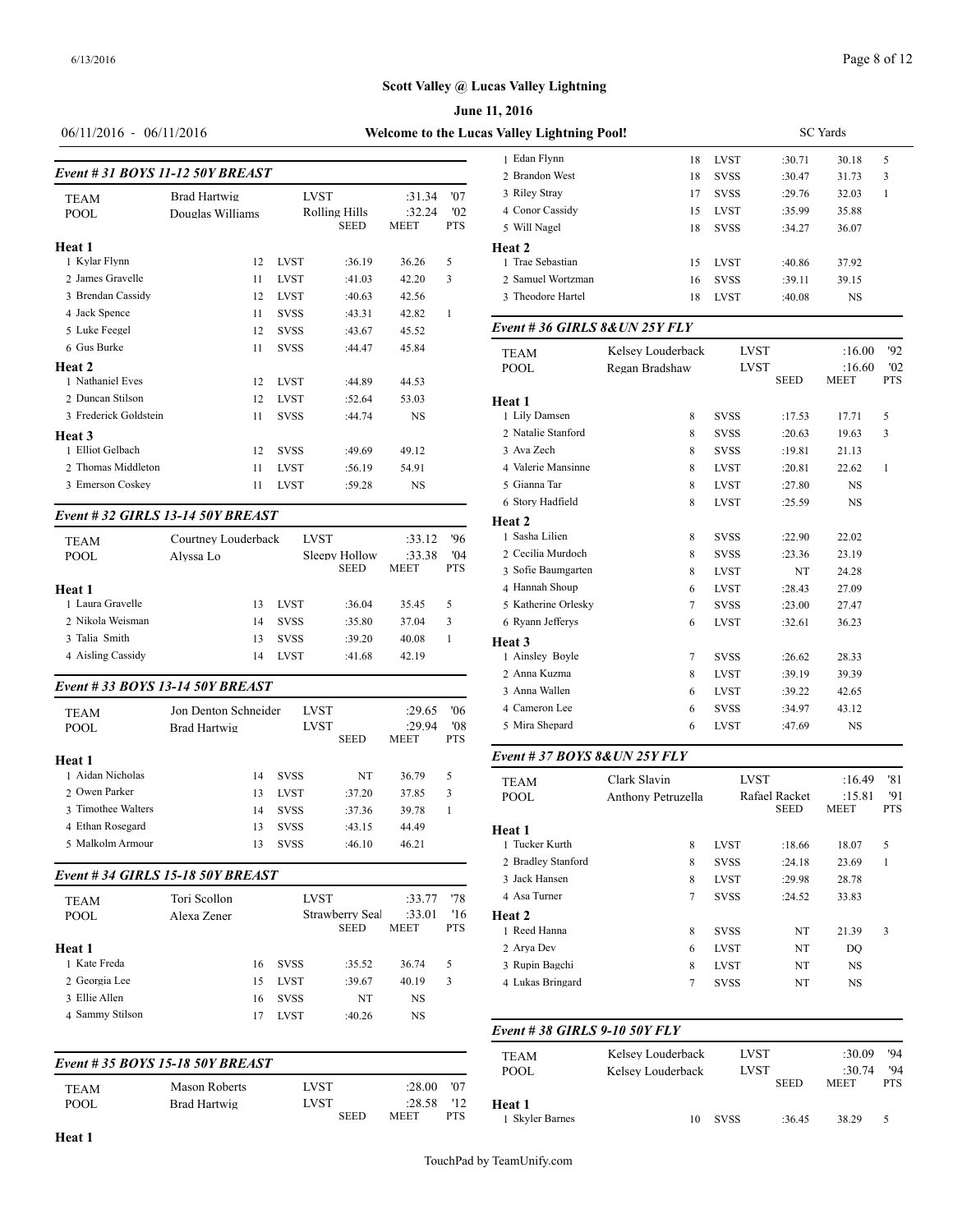| $06/11/2016 - 06/11/2016$ | Welcome to the Lucas Valley Lightning Pool! |             |         |       |   |                               |                   |  |  |
|---------------------------|---------------------------------------------|-------------|---------|-------|---|-------------------------------|-------------------|--|--|
|                           |                                             |             |         |       |   |                               |                   |  |  |
| 2 Iris Abeck              | 9                                           | <b>LVST</b> | :37.89  | 40.93 | 3 | 1 Duncan Stilson              | 12                |  |  |
| 3 Eliza Harlow            | 9                                           | <b>SVSS</b> | :38.84  | 41.24 |   | 2 Gabriel Teper               | 11                |  |  |
| 4 Lauren Kurtzman         | 9                                           | <b>LVST</b> | :45.98  | 45.88 |   | 3 Christopher Parker          | 11                |  |  |
| 5 Anya Jaroszewski        | 9                                           | <b>LVST</b> | :42.45  | 46.15 |   | 4 Daniel Buckley              | 11                |  |  |
| 6 Amelia Kiriakis         | 9                                           | <b>SVSS</b> | :40.08  | 48.14 |   |                               |                   |  |  |
| <b>Heat 2</b>             |                                             |             |         |       |   |                               |                   |  |  |
| 1 Lily Cox                | 9                                           | <b>SVSS</b> | :41.36  | 43.48 |   | Event #42 GIRLS 13-14 50Y FLY |                   |  |  |
| 2 Emily Rosegard          | 10                                          | <b>SVSS</b> | :43.46  | 44.50 |   | POOL                          | Aislinn Dresel    |  |  |
| 3 Amelia Damsen           | 10                                          | <b>SVSS</b> | :45.98  | 46.09 |   | <b>TEAM</b>                   | Megan Baumgartner |  |  |
| 4 Ava Tomasky Cohen       | 9                                           | <b>SVSS</b> | :53.49  | 57.44 |   |                               |                   |  |  |
| 5 Emma Gonthier           | 9                                           | <b>SVSS</b> | 1:05.41 | DO.   |   | Heat 1                        |                   |  |  |
| 6 Lily Brezine            | 9                                           | <b>SVSS</b> | 1:01.07 | DO    |   | 1 Abigail Naftzger            | 14                |  |  |

### *Event # 39 BOYS 9-10 50Y FLY*

| <b>TEAM</b>        | Lomax Turner  | <b>LVST</b> |                                    | :31.90                | '10               | Event #43 $BOY$     |
|--------------------|---------------|-------------|------------------------------------|-----------------------|-------------------|---------------------|
| <b>POOL</b>        | Ethan Lewczyk |             | <b>Scott Valley</b><br><b>SEED</b> | :31.19<br><b>MEET</b> | '12<br><b>PTS</b> | POOL<br><b>TEAM</b> |
| Heat 1             |               |             |                                    |                       |                   |                     |
| 1 David Finney     | 10            | <b>LVST</b> | :38.43                             | 39.25                 | 5                 | Heat 1              |
| 2 Miller Link      | 9             | <b>LVST</b> | :39.90                             | 41.94                 | 3                 | 1 Timothee Walter   |
| 3 Eli Messick      | 10            | <b>LVST</b> | :43.40                             | DQ                    |                   | 2 Dwight Bellisim   |
| 4 Andrew Sternfels | 9             | <b>SVSS</b> | :32.88                             | <b>NS</b>             |                   | 3 Owen Parker       |
| Heat 2             |               |             |                                    |                       |                   | 4 Cole Ford         |
| 1 Ian Mooney       | 9             | <b>SVSS</b> | :59.47                             | 53.16                 |                   | <b>Heat 2</b>       |
| 2 Henry Bringard   | 9             | <b>SVSS</b> | :56.67                             | 55.48                 |                   | 1 Maurice Schultz   |
| 3 Charlie Nau      | 10            | <b>LVST</b> | :56.01                             | 56.83                 |                   | 2 Byron Finley      |
| 4 Milo Feegel      | 9             | <b>SVSS</b> | NT                                 | NS                    |                   | 3 Henry Adams       |
|                    |               |             |                                    |                       |                   |                     |

### *Event # 40 GIRLS 11-12 50Y FLY*

| <b>TEAM</b><br><b>POOL</b> | Megan Baumgartner<br>Abigail Naftzger | <b>LVST</b><br><b>LVST</b> | <b>SEED</b> | :28.09<br>:28.35<br><b>MEET</b> | '95<br>'14<br><b>PTS</b> | <b>POOL</b><br><b>TEAM</b>   | <b>Stacey Sorensen</b><br><b>Stacey Sorensen</b> | <b>LVST</b><br><b>LVST</b> | <b>SEED</b> | MF |
|----------------------------|---------------------------------------|----------------------------|-------------|---------------------------------|--------------------------|------------------------------|--------------------------------------------------|----------------------------|-------------|----|
| Heat 1                     |                                       |                            |             |                                 |                          | Heat 1                       |                                                  |                            |             |    |
| 1 Olivia Jarvie            | 11                                    | <b>SVSS</b>                | :32.97      | 32.88                           | 5                        | 1 Kate Freda                 | 16                                               | <b>SVSS</b>                | :29.31      | 3  |
| 2 Adeline Turner           | 11                                    | <b>SVSS</b>                | :35.06      | 36.20                           |                          | 2 Lauren Lombardi            | 16                                               | <b>SVSS</b>                | :32.11      | 3  |
| 3 Sydney Hellar            | 12                                    | <b>LVST</b>                | :35.97      | 36.56                           |                          | 3 Alazais Walters            | 16                                               | <b>SVSS</b>                | :33.04      | 3  |
| 4 Cameron Jane Taylor      | 12                                    | <b>LVST</b>                | :34.04      | 36.67                           |                          | 4 Anna O'Brien               | 15                                               | <b>LVST</b>                | :33.38      | 3  |
| 5 Ilea Walters             | 12                                    | <b>SVSS</b>                | :34.52      | 39.02                           |                          | 5 Natalie Galuszka           | 18                                               | <b>SVSS</b>                | NT          |    |
| 6 Jada Swan                | 11                                    | <b>LVST</b>                | :40.61      | 42.47                           |                          | 6 Sammy Stilson              |                                                  | <b>LVST</b>                | :34.39      |    |
| Heat 2                     |                                       |                            |             |                                 |                          |                              |                                                  |                            |             |    |
| 1 Catherine Stauffer       | 11                                    | <b>SVSS</b>                | :35.78      | 35.02                           | 3                        | Event #45 BOYS 15-18 50Y FLY |                                                  |                            |             |    |
| 2 Ariana Greenberg         | 12                                    | <b>SVSS</b>                | :37.55      | 37.62                           |                          | <b>POOL</b>                  | Jon Scherner                                     | AC                         |             |    |
| 3 Greta Miller             | 12                                    | <b>SVSS</b>                | :39.39      | 38.66                           |                          | <b>TEAM</b>                  | Jimmy Reizman                                    | <b>LVST</b>                |             |    |
| 4 Elizabeth Mishalko       | 11                                    | <b>SVSS</b>                | :39.20      | 41.02                           |                          |                              |                                                  |                            | <b>SEED</b> | MF |
| 5 Lucille Johnson          | 11                                    | <b>SVSS</b>                | :44.97      | 41.97                           |                          | Heat 1                       |                                                  |                            |             |    |
| 6 Jennifer Miller          |                                       | <b>LVST</b>                | :41.84      | <b>NS</b>                       |                          | 1 Connor Simpson             | 15                                               | <b>LVST</b>                | NT          | 2  |
|                            |                                       |                            |             |                                 |                          | .                            |                                                  |                            |             |    |

### *Event # 41 BOYS 11-12 50Y FLY*

| <b>POOL</b><br><b>TEAM</b> | RJ Williams<br>Marty Smith | Marinwood<br><b>LVST</b><br><b>SEED</b> |             |        | :28.32<br>:27.18<br><b>MEET</b> | '09<br>04'<br><b>PTS</b> | 4 Ryan Stiles<br>5 Lucca McKay<br>6 Samuel Wortzm |
|----------------------------|----------------------------|-----------------------------------------|-------------|--------|---------------------------------|--------------------------|---------------------------------------------------|
| Heat 1                     |                            |                                         |             |        |                                 |                          | Heat 2                                            |
| 1 Cole Stanford            |                            | 11                                      | <b>SVSS</b> | :34.15 | 34.67                           | 5                        | 1 Ciaran Murphy                                   |
| 2 Ti Bernhard              |                            | 11                                      | <b>LVST</b> | :36.10 | 36.56                           | 3                        | 2 Trae Sebastian                                  |
| 3 Alan Sebastian           |                            | 12                                      | <b>LVST</b> | :39.73 | 38.37                           |                          |                                                   |
| 4 Daniel Kaukonen          |                            | 11                                      | <b>SVSS</b> | :38.69 | 39.42                           |                          |                                                   |
| Heat 2                     |                            |                                         |             |        |                                 |                          | Event #46 GIRI                                    |

| e Lucas Valley Lightning Pool! |    |             |        | <b>SC</b> Yards |
|--------------------------------|----|-------------|--------|-----------------|
| 1 Duncan Stilson               | 12 | <b>LVST</b> | :50.51 | 48.28           |
| 2 Gabriel Teper                | 11 | <b>LVST</b> | :50.31 | 52.57           |
| 3 Christopher Parker           | 11 | <b>LVST</b> | :55.69 | 57.39           |
| 4 Daniel Buckley               | 11 | <b>LVST</b> | :55.75 | 59.74           |

| <b>POOL</b>        | Aislinn Dresel    | <b>LVST</b> |             | :28.27      | '09        |
|--------------------|-------------------|-------------|-------------|-------------|------------|
| <b>TEAM</b>        | Megan Baumgartner | <b>LVST</b> |             | :27.64      | '95        |
|                    |                   |             | <b>SEED</b> | <b>MEET</b> | <b>PTS</b> |
| Heat 1             |                   |             |             |             |            |
| 1 Abigail Naftzger | 14                | <b>LVST</b> | :28.49      | 28.87       | 5          |
| 2 Kendra Parker    | 14                | <b>LVST</b> | :33.46      | 33.22       | 3          |
|                    |                   |             |             |             |            |

## *Event # 43 BOYS 13-14 50Y FLY*

| <b>POOL</b><br><b>TEAM</b> | Daniel Hardman<br>Marty Smith | <b>LVST</b> | Rolling Hills<br><b>SEED</b> | :25.55<br>:25.83<br><b>MEET</b> | 12<br>'06<br><b>PTS</b> |
|----------------------------|-------------------------------|-------------|------------------------------|---------------------------------|-------------------------|
| Heat 1                     |                               |             |                              |                                 |                         |
| 1 Timothee Walters         | 14                            | <b>SVSS</b> | :30.55                       | 32.47                           | 5                       |
| 2 Dwight Bellisimo         | 14                            | <b>SVSS</b> | :30.35                       | 32.64                           | 3                       |
| 3 Owen Parker              | 13                            | <b>LVST</b> | :33.26                       | 33.95                           | 1                       |
| 4 Cole Ford                | 14                            | <b>SVSS</b> | :33.06                       | 34.82                           |                         |
| Heat 2                     |                               |             |                              |                                 |                         |
| 1 Maurice Schultz          | 13                            | <b>SVSS</b> | :33.85                       | 35.96                           |                         |
| 2 Byron Finley             | 12                            | <b>LVST</b> | :38.10                       | 37.36                           |                         |
| 3 Henry Adams              | 13                            | <b>LVST</b> | :46.35                       | 43.45                           |                         |
|                            |                               |             |                              |                                 |                         |

### *Event # 44 GIRLS 15-18 50Y FLY*

| <b>POOL</b><br><b>TEAM</b> | <b>Stacey Sorensen</b><br><b>Stacey Sorensen</b> | <b>LVST</b><br><b>LVST</b> | <b>SEED</b> | :28.12<br>:27.31<br><b>MEET</b> | '03<br>'03<br><b>PTS</b> |
|----------------------------|--------------------------------------------------|----------------------------|-------------|---------------------------------|--------------------------|
| Heat 1                     |                                                  |                            |             |                                 |                          |
| 1 Kate Freda               | 16                                               | <b>SVSS</b>                | :29.31      | 30.15                           | 5                        |
| 2 Lauren Lombardi          | 16                                               | <b>SVSS</b>                | :32.11      | 32.26                           | 3                        |
| 3 Alazais Walters          | 16                                               | <b>SVSS</b>                | :33.04      | 33.55                           |                          |
| 4 Anna O'Brien             | 15                                               | <b>LVST</b>                | :33.38      | 33.76                           |                          |
| 5 Natalie Galuszka         | 18                                               | <b>SVSS</b>                | NT          | NS                              |                          |
| 6 Sammy Stilson            | 17                                               | <b>LVST</b>                | :34.39      | NS                              |                          |
|                            |                                                  |                            |             |                                 |                          |

| <b>TEAM</b><br>Heat 1 | Jimmy Reizman | <b>LVST</b> |        | :24.12      | '11          |
|-----------------------|---------------|-------------|--------|-------------|--------------|
|                       |               |             |        |             |              |
|                       |               |             | SEED   | <b>MEET</b> | <b>PTS</b>   |
|                       |               |             |        |             |              |
| 1 Connor Simpson      | 15            | <b>LVST</b> | NT     | 25.62       | 5            |
| 2 Cole Parker         | 15            | <b>LVST</b> | :25.09 | 25.87       | 3            |
| 3 Riley Stray         | 17            | <b>SVSS</b> | :26.38 | 27.28       | $\mathbf{1}$ |
| 4 Ryan Stiles         | 18            | <b>SVSS</b> | NT     | 27.91       |              |
| 5 Lucca McKay         | 18            | <b>LVST</b> | :28.87 | 29.12       |              |
| 6 Samuel Wortzman     | 16            | <b>SVSS</b> | NT     | 34.97       |              |
| <b>Heat 2</b>         |               |             |        |             |              |
| 1 Ciaran Murphy       | 18            | <b>LVST</b> | :29.78 | 29.28       |              |
| 2 Trae Sebastian      | 15            | <b>LVST</b> | :30.79 | 29.77       |              |

### *Event # 46 GIRLS 8&UN 100Y I.M.*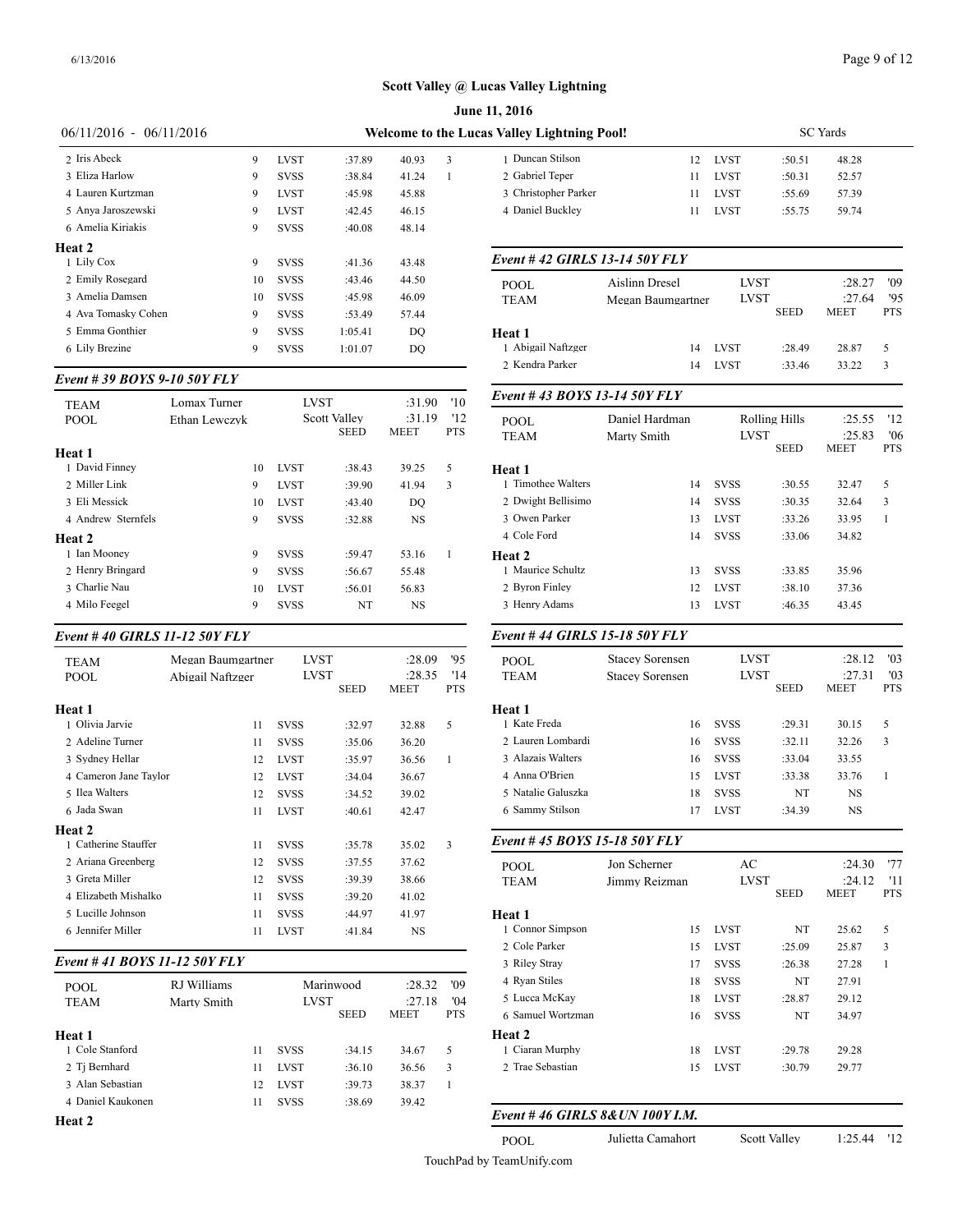### **June 11, 2016**

|                                 |                   |             |                      |                        |                   | <b>June 11, 2016</b>                        |                   |
|---------------------------------|-------------------|-------------|----------------------|------------------------|-------------------|---------------------------------------------|-------------------|
| $06/11/2016 - 06/11/2016$       |                   |             |                      |                        |                   | Welcome to the Lucas Valley Lightning Pool! |                   |
| Event #46 GIRLS 8& UN 100Y I.M. |                   |             |                      |                        |                   | 2 Caden Barringer                           | 10                |
|                                 |                   |             |                      |                        |                   | 3 Jack Lamirand                             | 9                 |
| <b>POOL</b>                     | Julietta Camahort |             | <b>Scott Valley</b>  | 1:25.44                | '12               | 4 Hayden Biesiadecki                        | 9                 |
| <b>TEAM</b>                     | Samantha McKnight | <b>LVST</b> | <b>SEED</b>          | 1:29.11<br><b>MEET</b> | '77<br><b>PTS</b> | 5 Soren Jessen<br>6 Luke Lundgren           | 9<br>10           |
| Heat 1                          |                   |             |                      |                        |                   | Heat 3                                      |                   |
| 1 Lily Damsen                   | 8                 | <b>SVSS</b> | 1:36.09              | 1:38.27                | 5                 | 1 Miller Link                               | 9                 |
| 2 Claire Beneda                 | 8                 | <b>SVSS</b> | 1:43.05              | 1:40.91                | 3                 | 2 Charlie Nau                               | 10                |
| 3 Natalie Stanford              | 8                 | <b>SVSS</b> | 1:45.15              | 1:43.30                |                   | 3 Cole Lundgren                             | 10                |
| 4 Valerie Mansinne              | 8                 | <b>LVST</b> | 1:43.15              | 1:45.38                | $\mathbf{1}$      | 4 Oliver Shore                              | 9                 |
| 5 Sophie Arnal                  | 7                 | <b>SVSS</b> | 1:52.34              | 1:46.36                |                   | 5 Sammy Spence                              | 9                 |
| 6 Laurel Philp                  | 8                 | <b>SVSS</b> | 1:52.71              | DO                     |                   | 6 Henry Bringard                            | 9                 |
| Heat 2                          |                   |             |                      |                        |                   |                                             |                   |
| 1 Sasha Lilien                  | 8                 | <b>SVSS</b> | 1:56.00              | 1:56.28                |                   | Event # 50 GIRLS 11-12 100Y I.M.            |                   |
| 2 Elise Boyle                   | 8                 | <b>SVSS</b> | 1:54.92              | 1:59.65                |                   | <b>POOL</b>                                 | Megan Baumgartner |
| 3 Katherine Orlesky             | 7                 | <b>SVSS</b> | 2:04.26              | 2:06.94                |                   | <b>TEAM</b>                                 | Megan Baumgartner |
| 4 Zoe Pletcher                  | 8                 | <b>SVSS</b> | NT                   | 2:09.32                |                   |                                             |                   |
|                                 |                   |             |                      |                        |                   | Heat 1                                      |                   |
| Event #47 BOYS 8& UN 100Y I.M.  |                   |             |                      |                        |                   | 1 Isabelle Grace                            | 12                |
| <b>POOL</b>                     | D Hemingway       |             | <b>Rolling Hills</b> | 1:22.70                | '75               | 2 Olivia Jarvie                             | 11                |
| <b>TEAM</b>                     | Marty Smith       | <b>LVST</b> |                      | 1:25.29                | '00               | 3 Sydney Hellar                             | 12                |
|                                 |                   |             | <b>SEED</b>          | <b>MEET</b>            | <b>PTS</b>        | 4 Cameron Jane Taylor                       | 12                |
| Heat 1                          |                   |             |                      |                        |                   | 5 Lucille Johnson                           | 11                |
| 1 Cameron Hellar                | 8                 | <b>LVST</b> | 1:32.79              | 1:30.82                | 5                 | 6 Kate Hamilton                             | 12                |
| 2 Tucker Kurth                  | 8                 | <b>LVST</b> | 1:41.31              | 1:39.74                | 3                 | Heat <sub>2</sub>                           |                   |
| 3 Reed Hanna                    | 8                 | <b>SVSS</b> | 1:45.58              | 1:44.41                | 1                 | 1 Bella Hare-Leiva                          | 12                |
| 4 Bradley Stanford              | 8                 | <b>SVSS</b> | 1:51.76              | 1:52.36                |                   | 2 Catherine Stauffer                        | 11                |
|                                 |                   |             |                      |                        |                   | 3 Isabella Kiriakis                         | 11                |
| Event #48 GIRLS 9-10 100Y I.M.  |                   |             |                      |                        |                   | 4 Ouinn Edinoton                            | 11                |

## POOL Megan Baumgartner LVST 1:13.68 '11 Jamie Thomas  $LVST$  1:13.62 '11<br>SEED MEET PTS **MEET Heat 1** 1 Iris Abeck 9 LVST 1:24.65 1:24.90 5 2 Skyler Barnes 10 SVSS 1:22.20 1:25.11 3 3 Lily Pashman 10 SVSS 1:24.48 1:25.87 1 4 Claire Cassidy 10 LVST 1:29.23 1:26.21 5 Eliza Harlow 9 SVSS 1:33.65 1:32.73 **Heat 2** 1 Daniella Sebastian 9 LVST 1:32.13 1:30.38 2 Emily Rosegard 10 SVSS 1:33.95 1:37.25 3 Anya Jaroszewski 9 LVST 1:40.16 1:39.75

### *Event # 49 BOYS 9-10 100Y I.M.*

|                     |               |    |             |                 |             |            | неаt 2            |
|---------------------|---------------|----|-------------|-----------------|-------------|------------|-------------------|
| POOL                | Marre Gattnar |    |             | Strawberry Seal | :31.79      | 16         | 1 Ti Bernhard     |
| <b>TEAM</b>         | Marty Smith   |    | <b>LVST</b> |                 | 1:12.62     | '02        | 2 Daniel Kaukone  |
|                     |               |    |             | <b>SEED</b>     | <b>MEET</b> | <b>PTS</b> | 3 Tanner Bortel   |
| Heat 1              |               |    |             |                 |             |            | 4 Jack Spence     |
| 1 Andrew Sternfels  |               | 9  | <b>SVSS</b> | 1:19.33         | 1:19.21     | 5          | 5 Jackson Buck    |
| 2 Garrett Pardo     |               | 10 | <b>LVST</b> | 1:22.48         | 1:20.63     | 3          |                   |
| 3 David Finney      |               | 10 | <b>LVST</b> | 1:23.43         | 1:25.59     | 1          |                   |
| 4 Price Jeffris     |               | 9  | <b>SVSS</b> | 1:32.87         | 1:28.47     |            | Event $# 52$ GIRI |
| 5 Sebastian Vaughan |               | 10 | <b>SVSS</b> | 1:30.11         | 1:28.82     |            | <b>TEAM</b>       |
| 6 Benjamin Butler   |               | 9  | <b>LVST</b> | 1:38.16         | 1:36.87     |            | <b>POOL</b>       |
| Heat 2              |               |    |             |                 |             |            | Heat 1            |
| 1 Nathaniel Johnson |               | 9  | <b>SVSS</b> | 1:33.63         | 1:32.59     |            | 1 Laura Gravelle  |

| Valley Lightning Pool! |    |             |         | <b>SC</b> Yards |  |
|------------------------|----|-------------|---------|-----------------|--|
| 2 Caden Barringer      | 10 | <b>SVSS</b> | 1:35.16 | 1:34.28         |  |
| 3 Jack Lamirand        | 9  | <b>SVSS</b> | 1:43.25 | 1:39.97         |  |
| 4 Havden Biesiadecki   | 9  | <b>LVST</b> | 1:43.93 | 1:44.38         |  |
| 5 Soren Jessen         | 9  | <b>LVST</b> | 1:48.36 | 1:47.46         |  |
| 6 Luke Lundgren        | 10 | <b>SVSS</b> | 2:02.50 | 2:07.61         |  |
| <b>Heat 3</b>          |    |             |         |                 |  |
| 1 Miller Link          | 9  | <b>LVST</b> | NT      | 1:41.05         |  |
| 2 Charlie Nau          | 10 | <b>LVST</b> | 1:54.37 | 1:44.45         |  |
| 3 Cole Lundgren        | 10 | <b>SVSS</b> | 1:47.01 | 1:50.43         |  |
| 4 Oliver Shore         | 9  | <b>SVSS</b> | 1:53.42 | 1:52.57         |  |
| 5 Sammy Spence         | 9  | <b>SVSS</b> | 1:47.64 | 1:53.71         |  |
| 6 Henry Bringard       | 9  | <b>SVSS</b> | 1:45.29 | 1:55.25         |  |
|                        |    |             |         |                 |  |

## *Event # 50 GIRLS 11-12 100Y I.M.*

| <b>POOL</b>           | Megan Baumgartner | <b>LVST</b> |             | 1:05.90     | '95          |
|-----------------------|-------------------|-------------|-------------|-------------|--------------|
| TEAM                  | Megan Baumgartner | <b>LVST</b> |             | 1:04.72     | 95           |
|                       |                   |             | <b>SEED</b> | <b>MEET</b> | <b>PTS</b>   |
| Heat 1                |                   |             |             |             |              |
| 1 Isabelle Grace      | 12                | <b>SVSS</b> | 1:12.09     | 1:13.40     | 5            |
| 2 Olivia Jarvie       | 11                | <b>SVSS</b> | 1:20.83     | 1:19.53     | 3            |
| 3 Sydney Hellar       | 12                | <b>LVST</b> | 1:19.31     | 1:20.22     | $\mathbf{1}$ |
| 4 Cameron Jane Taylor | 12                | LVST        | 1:21.71     | 1:21.11     |              |
| 5 Lucille Johnson     | 11                | <b>SVSS</b> | 1:21.73     | 1:22.89     |              |
| 6 Kate Hamilton       | 12                | <b>LVST</b> | 1:25.75     | 1:27.49     |              |
| Heat 2                |                   |             |             |             |              |
| 1 Bella Hare-Leiva    | 12                | <b>SVSS</b> | 1:22.88     | 1:19.69     |              |
| 2 Catherine Stauffer  | 11                | <b>SVSS</b> | 1:32.70     | 1:25.78     |              |
| 3 Isabella Kiriakis   | 11                | <b>SVSS</b> | 1:24.55     | 1:28.07     |              |
| 4 Quinn Edington      | 11                | <b>SVSS</b> | 1:28.55     | 1:29.76     |              |
| 5 Katherine Kurth     | 12                | <b>LVST</b> | 1:34.08     | NS          |              |
| 6 Lia Pletcher        | 12                | <b>SVSS</b> | 1:30.39     | NS          |              |
|                       |                   |             |             |             |              |

### *Event # 51 BOYS 11-12 100Y I.M.*

| <b>POOL</b><br><b>TEAM</b> | Douglas Williams<br>Marty Smith | <b>LVST</b> | Rolling Hills | 1:05.21<br>1:04.33 | '02<br>'04 |  |
|----------------------------|---------------------------------|-------------|---------------|--------------------|------------|--|
|                            |                                 |             | <b>SEED</b>   | <b>MEET</b>        | <b>PTS</b> |  |
| <b>Heat 1</b>              |                                 |             |               |                    |            |  |
| 1 Kylar Flynn              | 12                              | LVST        | 1:13.67       | 1:10.92            | 5          |  |
| 2 James Gravelle           | 11                              | <b>LVST</b> | 1:17.65       | 1:16.04            | 3          |  |
| 3 Cole Stanford            | 11                              | <b>SVSS</b> | 1:19.63       | 1:20.55            | 1          |  |
| 4 Luke Feegel              | 12                              | <b>SVSS</b> | 1:24.68       | 1:24.31            |            |  |
| 5 Alan Sebastian           | 12                              | <b>LVST</b> | 1:22.58       | 1:27.13            |            |  |
| 6 Gus Burke                | 11                              | <b>SVSS</b> | 1:25.13       | 1:28.13            |            |  |
| Heat 2                     |                                 |             |               |                    |            |  |
| 1 Ti Bernhard              | 11                              | <b>LVST</b> | 1:27.72       | 1:25.90            |            |  |
| 2 Daniel Kaukonen          | 11                              | <b>SVSS</b> | 1:28.11       | 1:26.26            |            |  |
| 3 Tanner Bortel            | 11                              | <b>LVST</b> | 1:34.61       | 1:32.01            |            |  |
| 4 Jack Spence              | 11                              | <b>SVSS</b> | 1:29.93       | 1:32.06            |            |  |
| 5 Jackson Buck             | 11                              | <b>SVSS</b> | 1:34.87       | 1:34.97            |            |  |
|                            |                                 |             |               |                    |            |  |

## *Event # 52 GIRLS 13-14 100Y I.M.* TEAM Courtney Louderback LVST 1:04.41 '96<br>POOL Aislinn Dresel LVST 1:04.76 '09 POOL Aislinn Dresel LVST 1:04.76 '09<br>SEED MEET PTS  $\sf{MEET}$ **Heat 1** 1 Laura Gravelle 13 LVST 1:13.48 1:13.00 5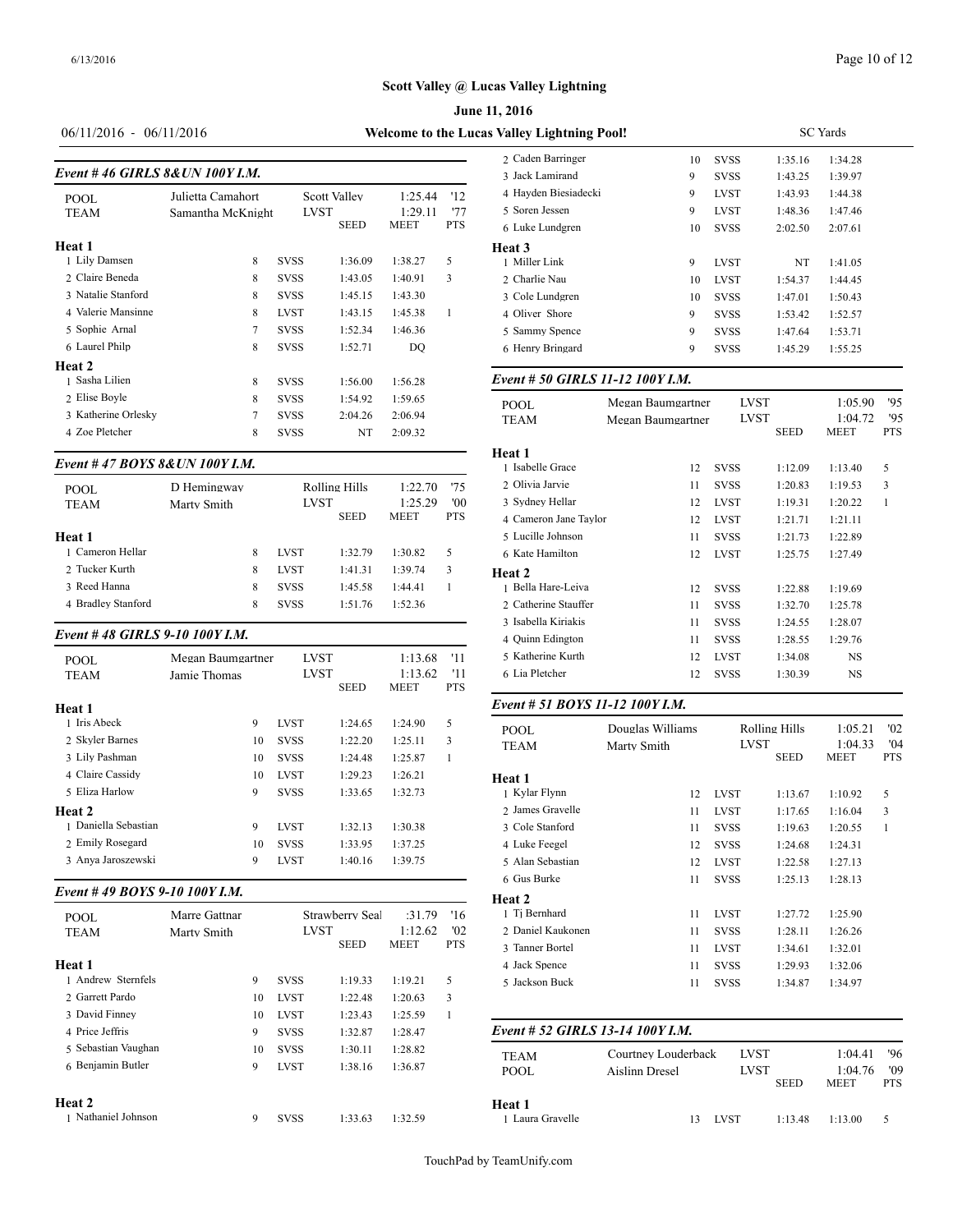## **Scott Valley @ Lucas Valley Lightning**

| $06/11/2016 - 06/11/2016$                    |                         |    |                                |                             |                    |                | Welcome to the Lucas Valley Lightning Pool!       | <b>SC</b> Yards                                          |            |
|----------------------------------------------|-------------------------|----|--------------------------------|-----------------------------|--------------------|----------------|---------------------------------------------------|----------------------------------------------------------|------------|
| 2 Lauren Pyfer                               |                         | 14 | SVSS                           | 1:15.60                     | 1:13.62            | 3              | 1 Lucas Valley Swim Te A                          | <b>LVST</b><br>2:10.85<br>2:10.13                        | 7          |
| Event # 53 BOYS 13-14 100Y I.M.              |                         |    |                                |                             |                    |                | 1 Cassidy, Claire 10<br>3 Messick, Eli<br>10      | 9<br>2 Abeck, Iris<br>4 Pardo, Garrett 10                |            |
|                                              | Nick Bigot              |    | <b>LVST</b>                    |                             | :59.64             | '10            | 2 Scott Valley Sea Ser A                          | <b>SVSS</b><br>NT<br>2:12.37                             | 3          |
| <b>TEAM</b><br>POOL                          | Chase Jarrett           |    |                                | Sleepy Hollow               | 1:00.87            | '08            | 1 Pashman, Lily 10                                | 2 Vaughan, Sebastian 10                                  |            |
|                                              |                         |    |                                | <b>SEED</b>                 | MEET               | <b>PTS</b>     | 3 Jeffris, Price<br>9<br>3 Lucas Valley Swim Te B | 4 Barnes, Skyler 10<br><b>LVST</b><br>2:22.13<br>2:24.13 | -1         |
| Heat 1                                       |                         |    |                                |                             |                    |                | 1 Butler, Benjamin 9                              | 2 Jaroszewski, Anya 9                                    |            |
| 1 Byron Finley                               |                         | 12 | <b>LVST</b>                    | 1:25.23                     | 1:26.71            | 5              | 3 Sebastian, Daniella 9                           | 4 Finney, David<br>-10                                   |            |
| EX Henry Adams                               |                         | 13 | LVST                           | NT                          | 1:29.96            |                | 4 Scott Valley Sea Ser B                          | <b>SVSS</b><br>NT<br>2:25.56                             |            |
| Event # 54 GIRLS 15-18 100Y I.M.             |                         |    |                                |                             |                    |                | 1 Johnson, Nathaniel 9<br>3 Barringer, Caden 10   | 2 Rosegard, Emily 10<br>9<br>4 Harlow, Eliza             |            |
|                                              |                         |    |                                |                             |                    |                | 5 Scott Valley Sea Ser C                          | <b>SVSS</b><br>NT<br>2:27.43                             |            |
| <b>TEAM</b>                                  | <b>Stacey Sorensen</b>  |    | <b>LVST</b><br><b>LVST</b>     |                             | 1:03.26<br>1:04.24 | '02<br>'03     | 1 Gazzola, Jessica 10                             | 2 Lamirand, Jack<br>9                                    |            |
| <b>POOL</b>                                  | <b>Stacey Sorensen</b>  |    |                                | <b>SEED</b>                 | <b>MEET</b>        | <b>PTS</b>     | 9<br>3 Mooney, Ian                                | 4 Kiriakis, Amelia 9                                     |            |
| Heat 1                                       |                         |    |                                |                             |                    |                | 6 Lucas Valley Swim Te C                          | <b>LVST</b><br>2:31.01<br>2:30.23                        |            |
| 1 Ava Abeck                                  |                         | 15 | LVST                           | 1:08.91                     | 1:07.39            | 5              | 1 Schow, Remy<br>9<br>3 Link, Miller<br>9         | 2 Biesiadecki, Hayden 9<br>4 Hamilton, Julia 10          |            |
| 2 Kate Freda                                 |                         | 16 | <b>SVSS</b>                    | 1:07.36                     | 1:07.41            | 3              |                                                   |                                                          |            |
| 3 Georgia Lee                                |                         | 15 | <b>LVST</b>                    | 1:23.92                     | 1:26.54            | -1             | Event # 58 MIXED 11-12 200Y FREE REL              |                                                          |            |
| 4 Ellie Allen                                |                         | 16 | <b>SVSS</b>                    | NT                          | NS                 |                | <b>TEAM</b>                                       | <b>LVST</b><br>1:50.16                                   | '95        |
|                                              |                         |    |                                |                             |                    |                | POOL                                              | Tiburon Peninsu<br>1:52.12                               | '85        |
| Event # 55 BOYS 15-18 100Y I.M.              |                         |    |                                |                             |                    |                |                                                   | <b>SEED</b><br><b>MEET</b>                               | <b>PTS</b> |
| <b>TEAM</b>                                  | <b>Thomas Lassetter</b> |    | <b>LVST</b>                    |                             | :56.31             | '05            | Heat 1                                            |                                                          |            |
| POOL                                         | Geoff Cline             |    |                                | Tidalwaves                  | :57.05             | '97            | 1 Lucas Valley Swim Te A                          | 1:59.74<br><b>LVST</b><br>1:57.87                        | $\tau$     |
|                                              |                         |    |                                | <b>SEED</b>                 | <b>MEET</b>        | <b>PTS</b>     | 1 Gravelle, James 11                              | 2 Taylor, Cameron Ja 12                                  |            |
| Heat 1                                       |                         |    |                                |                             |                    |                | 3 Hellar, Sydney 12                               | 4 Flynn, Kylar<br>- 12                                   |            |
| 1 Edan Flynn                                 |                         | 18 | <b>LVST</b>                    | 1:01.69                     | 59.72              | 5              | 2 Scott Valley Sea Ser A                          | <b>SVSS</b><br>NT<br>1:59.53                             | 3          |
| 2 Cole Parker                                |                         | 15 | <b>LVST</b>                    | NT                          | 1:01.04            | $\overline{3}$ | 1 Emison, Avery<br>-12<br>3 Stanford, Cole 11     | 2 Gelbach, Elliot 12<br>4 Grace, Isabelle 12             |            |
| 3 Brandon West                               |                         | 18 | <b>SVSS</b>                    | 1:03.45                     | 1:02.96            | -1             | 3 Scott Valley Sea Ser B                          | <b>SVSS</b><br>NT<br>2:06.57                             | -1         |
| 4 Riley Stray                                |                         | 17 | <b>SVSS</b>                    | 1:00.08                     | 1:04.49            |                | 1 Hare-Leiva, Bella 12                            | 2 Feegel, Luke<br>12                                     |            |
| 5 Conor Cassidy                              |                         | 15 | <b>LVST</b>                    | 1:10.18                     | 1:11.18            |                | 3 Burke, Gus<br>11                                | -11<br>4 Jarvie, Olivia                                  |            |
| 6 Ciaran Murphy                              |                         | 18 | LVST                           | 1:12.96                     | <b>NS</b>          |                | 4 Lucas Valley Swim Te B                          | <b>LVST</b><br>2:07.26<br>2:10.61                        |            |
| Event # 56 MIXED 8& UN 100Y FREE REL         |                         |    |                                |                             |                    |                | 1 Bernhard, Tj<br>-11<br>3 Hamilton, Kate 12      | 2 Miller, Jennifer 11<br>4 Cassidy, Brendan 12           |            |
|                                              |                         |    | <b>LVST</b>                    |                             | 1:04.61            | '99            | 5 Scott Valley Sea Ser C                          | <b>SVSS</b><br>NT<br>2:12.20                             |            |
| TEAM<br><b>POOL</b>                          |                         |    |                                | Rolling Hills               | 1:04.60            | '75            | 1 Turner, Adeline 11                              | 2 Kaukonen ,Daniel 11                                    |            |
|                                              |                         |    |                                | <b>SEED</b>                 | MEET               | <b>PTS</b>     | 3 Grace, Abigail 11<br>6 Lucas Valley Swim Te C   | <b>LVST</b><br>2:14.94<br>2:23.09                        |            |
| Heat 1                                       |                         |    |                                |                             |                    |                | 1 Charlton, Emily 12                              | 2 Sebastian, Alan 12                                     |            |
| 1 Lucas Valley Swim Te A                     |                         |    | <b>LVST</b>                    | 1:11.67                     | 1:10.21            | 7              | 3 Kurth, Katherine 12                             | 4 Eves, Nathaniel 12                                     |            |
| 1 Kurth, Tucker                              | - 8                     |    |                                | 2 Mansinne, Valerie 8       |                    |                |                                                   |                                                          |            |
| 3 Shoup, Hannah                              | -6                      |    |                                | 4 Hellar, Cameron 8         |                    |                |                                                   |                                                          |            |
| 2 Scott Valley Sea Ser A                     |                         |    | <b>SVSS</b>                    | NT<br>2 Stanford, Bradley 8 | 1:11.47            | 3              | Event # 59 MIXED 13-14 200Y FREE REL              |                                                          |            |
| 1 Hottenstein, Quinn 8<br>3 Hanna, Reed      | 8                       |    | 4 Damsen, Lily                 | 8                           |                    |                | <b>POOL</b>                                       | Sleepy Hollow<br>1:43.22                                 | '04        |
| 3 Scott Valley Sea Ser B                     |                         |    | <b>SVSS</b>                    | NT                          | 1:20.05            | -1             | <b>TEAM</b>                                       | <b>LVST</b><br>1:42.49                                   | '09        |
| 1 Turner, Asa                                | 7                       |    | 2 Zech, Owen                   | 6                           |                    |                |                                                   | <b>SEED</b><br><b>MEET</b>                               | PTS        |
| 3 Stanford, Natalie 8                        |                         |    | 4 Boyle, Elise                 | 8                           |                    |                | Heat 1                                            |                                                          |            |
| 4 Scott Valley Sea Ser C                     |                         |    | <b>SVSS</b>                    | NT                          | 1:24.66            |                | 1 Scott Valley Sea Ser A                          | <b>SVSS</b><br>NT<br>1:50.13                             | 7          |
| 1 Arnal, Sophie                              | -7                      |    | 2 Thomas, Henry                | 6                           |                    |                | 1 Armour, Malkolm 13                              | 2 Smith, Talia<br>13                                     |            |
| 3 Beneda, Claire<br>5 Lucas Valley Swim Te B | - 8                     |    | 4 Frost, Kenneth               | 8                           |                    |                | 3 Rosegard, Ethan 13<br>2 Lucas Valley Swim Te A  | 4 Pyfer, Lauren<br>-14                                   |            |
| 1 Tar, Gianna                                | 8                       |    | <b>LVST</b><br>2 Stone, Johana | 1:24.59<br>8                | 1:29.79            |                | 1 Gravelle, Laura 13                              | LVST<br>1:53.66<br>1:52.72<br>2 Finley, Byron<br>12      | 3          |
| 3 Finney, Andrew 8                           |                         |    | 4 Hansen, Jack                 | 8                           |                    |                | 3 Parker, Owen<br>13                              | 4 Naftzger, Abigail 14                                   |            |
|                                              |                         |    |                                |                             |                    |                | Event # 60 MIXED 15-18 200Y FREE REL              |                                                          |            |
| Event # 57 MIXED 9-10 200Y FREE REL          |                         |    |                                |                             |                    |                | <b>POOL</b>                                       | AC<br>1:40.07                                            | '77        |
| TEAM                                         |                         |    | <b>LVST</b>                    |                             | 2:02.01            | 11             | <b>TEAM</b>                                       | <b>LVST</b><br>1:38.89                                   | '12        |
| POOL                                         |                         |    | <b>LVST</b>                    |                             | 2:02.74 '11        |                |                                                   | <b>SEED</b><br>MEET                                      | PTS        |

### TouchPad by TeamUnify.com

SEED MEET PTS **Heat 1**